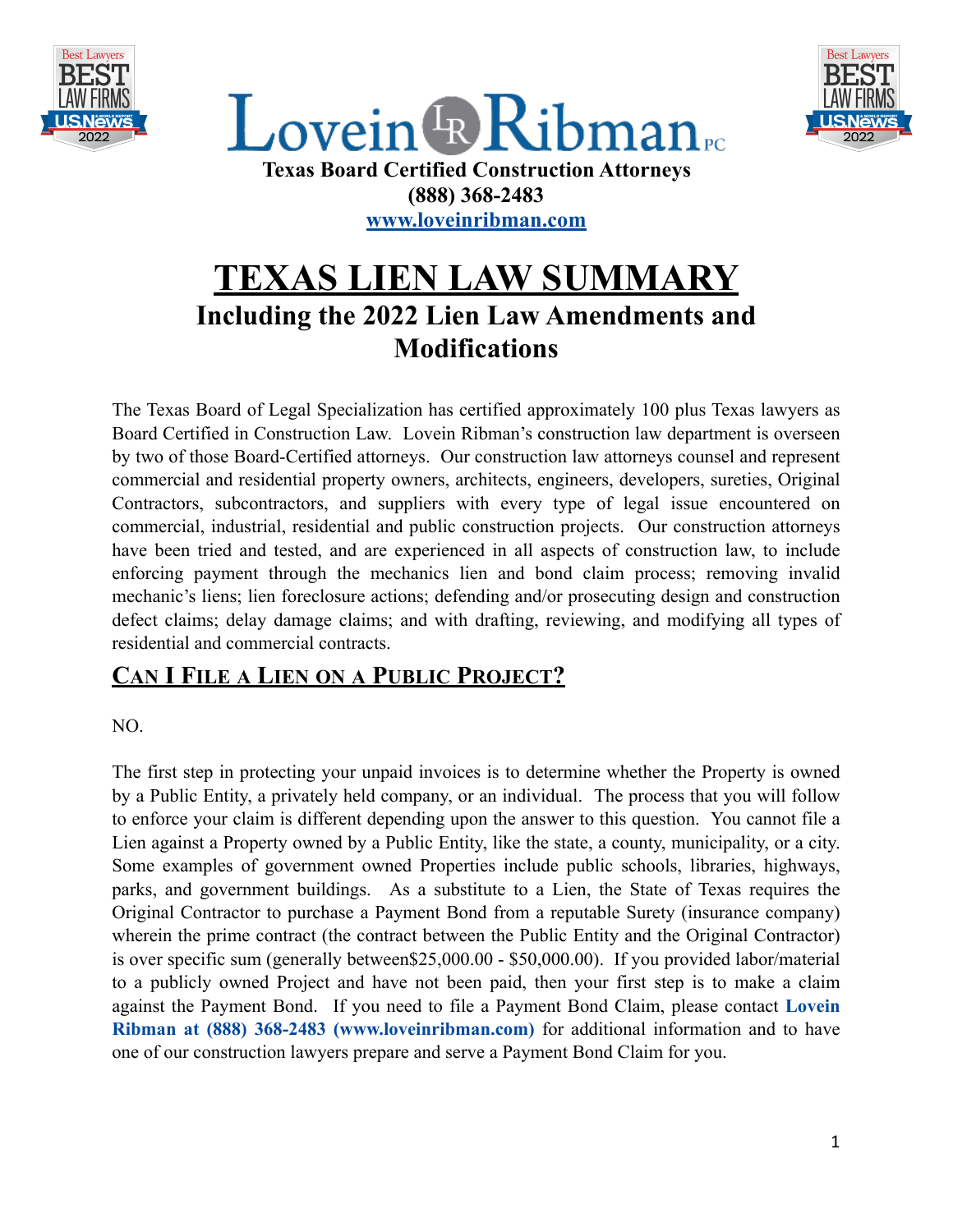On all other Projects, those that are owned by private individuals or private business entities, you can file a Lien against the Property to secure payment of the debt. Some examples of privately owned Properties include private homes, apartment complexes, office buildings, shopping centers, restaurants and leased commercial properties.

#### **HOW DO I ENFORCE PAYMENT ON A PRIVATELY OWNED PROJECT?**

There are at least six potential legal methods that you can use to enforce payment on a privately owned Project: (1) send a Notice of Claim Payment Demand Letter to the Property Owner, Original Contractor, and the contractor who hired you; (2) file a Lien Affidavit against the Property; (3) serve the Property Owner, Original Contractor, and contractor who hired you with a Notice of Lien Filing Payment Demand Cover Letter; (4) send a Pre-Foreclosure Payment Demand Letter; (5) send a Payment Demand Letter to the debtor only; and/or (6) file a Lawsuit to foreclose on the Lien and/or for breach of contract. Each one of these methods can be used independently or in conjunction with one another. Read below to learn more.

**SERVE A COURTESY NOTICE OF CLAIM PAYMENT DEMAND LETTER**: If you were hired by the Property Owner, or the Property Owner's agent, then you are **not required** to serve any preliminary Notices before filing a Lien. However, if you believe that filing a Lien may negatively affect your business relationship or if you believe that sending one last stern Notice may prompt payment, then you should consider sending a Courtesy Notice of Claim Payment Demand Letter before filing a Lien.

**SERVE A MANDATORY NOTICE OF CLAIM PAYMENT DEMAND LETTER**: If you were **not** hired by the Property Owner or the Owner's Agent, then you must serve a "Notice of Claim" on the Property Owner and the Original Contractor before filing a Lien. When properly prepared and timely served, the Property Owner is **required** to withhold from the Original Contractor the amount you claim is owed (referred to as "trapped funds") upon receipt of a Notice of Claim. If the Property Owner pays the Original Contractor after receiving the Notice, then the Property Owner may be personally liable for the debt and made to pay twice. Additionally, when the Notice of Claim is prepared and served as a strong Payment Demand Letter, it can be a very effective tool to enforcing payment without even filing a Lien. Keep in mind, you can always serve a Notice of Claim without later filing a Lien. To learn more about the Notice of Claim requirements, **contact Lovein Ribman at (888) 368-2483 (www.loveinribman.com)**.

**FILE A LIEN AGAINST THE PROPERTY**: Almost everyone who provides labor, materials and/or equipment to a Property has the right to file a Lien against the Property if they have not been timely paid and have properly completed all statutory and/or constitutional requirements. A Lien is a powerful tool that can be used to potentially secure payment of the debt and gain leverage in negotiating a settlement. To learn more about the Lien, see the "What is a Lien?" question herein.

**SERVE A NOTICE OF LIEN FILING PAYMENT DEMAND COVER LETTER**: After you file the Lien, you must serve it on the Property Owner and the Original Contractor within five business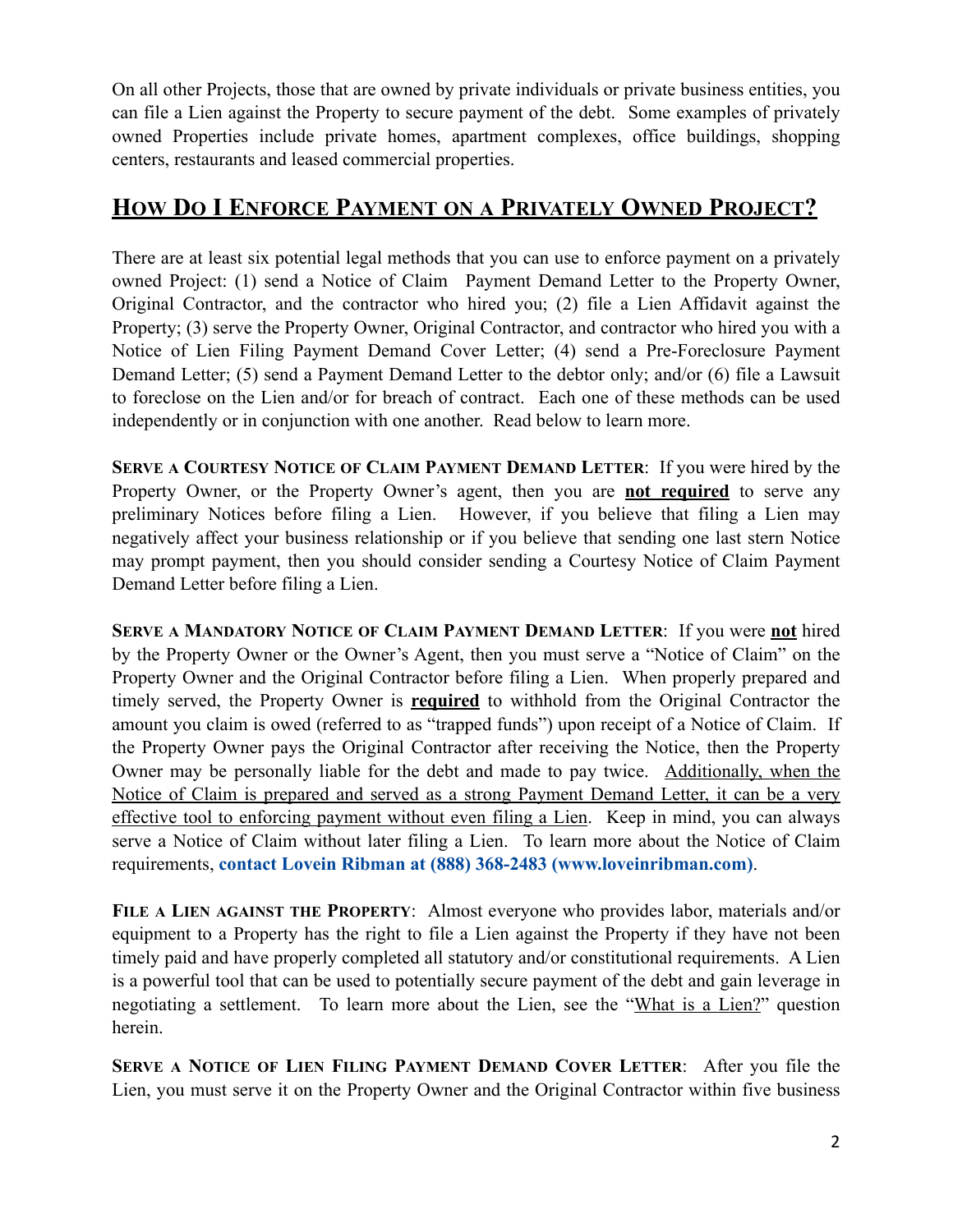days of filing. This is one of the best opportunities to inform the Property Owner, the Original Contractor, and all other interested parties that a Lien has been filed and the legal action you intend to take if the debt is not paid.

**SEND A PRE-FORECLOSURE PAYMENT DEMAND LETTER**: If you have still not been paid after filing and serving the Lien, you may need to file a Lawsuit to foreclose on the Lien. However, before you do so, you should consider sending one last stern Payment Demand Letter to all parties who will be affected by the Lawsuit.

**SERVE A PAYMENT DEMAND LETTER**: If you failed to timely serve any of the required Notices or file a Lien, then your remaining two options are to serve a strong Payment Demand Letter to the debtor who hired you and/or file a Lawsuit. Before filing a Lawsuit, you should consider sending a strong Payment Demand Letter to the company/individual who hired you before incurring the cost of litigation.

**FILE A LAWSUIT:** If your deadline has passed to file a Lien, then other than serving a Payment Demand Letter, your remaining option is to file a Lawsuit. Additionally, if you have filed a Lien and have still not been paid, then your next step is to file a Lawsuit to foreclose on the Lien prior to the statutory and/or constitutional deadline. **Contact Lovein Ribman at (888) 368-2483 ([www.loveinribman.com](http://www.loveinribman.com))** to learn more about having a construction lawyer prepare and file a Lawsuit to foreclose for you.

### **WHAT IS A LIEN?**

A Lien is one of the most powerful legal tools that an Original Contractor, Subcontractor, Architect, Engineer, Material Supplier, Landscaper or Laborer has to secure payment for the unpaid labor/material/equipment it provided to a privately owned (as opposed to state or federally owned) Property. In Texas, a Lien is referred to as a "Mechanic's Lien," "Construction Lien", "Mechanic's, Contractor's, or Materialman's Lien," or just simply a "Lien." When properly filed with the County Clerk's Office in the county where the Property is located, the Lien creates an encumbrance (or a "cloud") on the Property's title, thereby giving notice to Lenders and potential purchasers that someone (referred to as the "**Claimant**") claims a debt is owed to it for labor/material/equipment provided to the Property. Lenders typically will not close out a construction loan, provide permanent financing, or refinance a Property that has a Lien filed against it. As such, Property Owners (especially on new construction) will need to resolve the Lien prior to completion of the Project or before the Property is refinanced or sold. It has become the practice, as opposed to the exception, for all categories of Original Contractors, Subcontractors, Architects, Engineers, Material Suppliers, Landscapers and Laborers to routinely serve and file all necessary Lien documents as a means to protect their unpaid invoices.

### **WHAT ARE THE BENEFITS TO FILING A LIEN?**

A Lien creates a new and additional source to recover payment of the debt. For example, in the event of nonpayment, your first line of recovery would typically be a breach of contract claim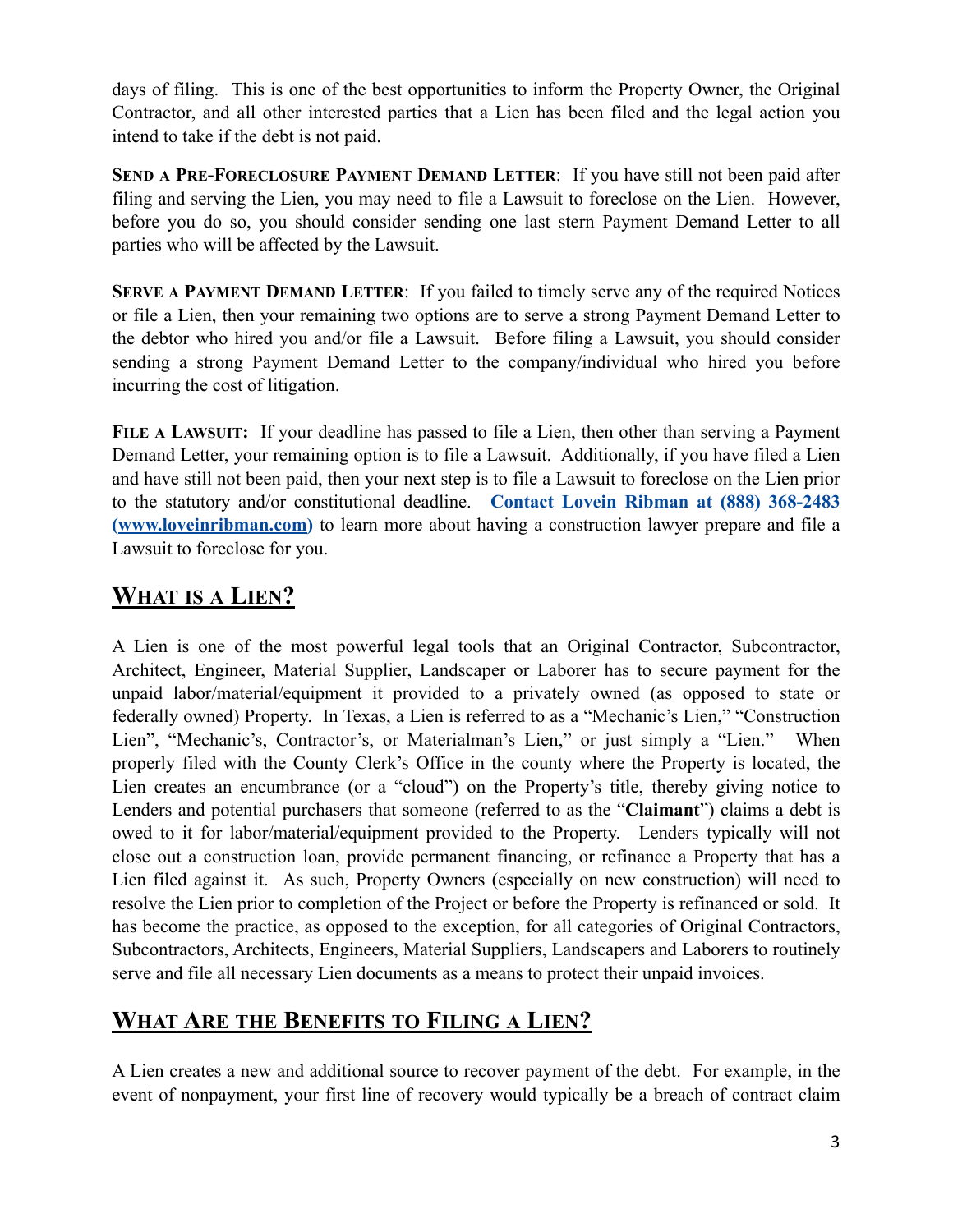against the party who hired you. However, if you *timely* and *properly* file a Lien against the Property, then you will have the following *additional* rights and protections: (1) a Lawsuit to foreclose on the Lien and *possibly* force a sale of the Property; (2) a Lien against any funds held by the Property Owner and due to the Original Contractor; (3) the possibility of being paid directly by the Property Owner if the Original Contractor does not dispute the amount owed; and (4) if the Property Owner pays the Original Contractor after receiving a *timely* Notice of Claim (with "fund trapping" language), then the potential right to force the Property Owner to pay twice for your work. The "Lien Process" is also an excellent way to gain leverage in negotiating a resolution of the debt. Moreover, if you file a Lawsuit and prevail on foreclosing the Lien, then you *may* be entitled to recover all reasonable attorneys' fees and costs.

## **HOW DO I USE THE LIEN FILING PROCESS TO ENFORCE PAYMENT?**

Typically, you engage the "Lien Filing Process" as a means to gain leverage to resolve the dispute, as opposed to actually foreclosing on the property. As such, each step of the process can be viewed independently and as an attempt to obtain payment without having to take the next step. With that said, it is important that each Lien document is: (1) *timely* sent; (2) has the right look and appearance; (3) has the strongest possible content; and (4) is served and/or filed at the optimal time.

#### **WHAT LAWS CONTROL THE FILING OF A LIEN?**

TEXAS PROPERTY CODE SECTIONS 53.001 through 53.176 contain the general provisions for filing a Lien against a privately owned Property in Texas and SECTIONS 53.251 through 53.260 set forth special requirements for filing a Lien against a "residential" Property in Texas. These statutes are strictly enforced by the courts. If you fail to *timely* serve any of the required Notices or fail to *timely* record and serve your Lien, you have likely waived your right to enforce payment by way of the Lien process.

In addition to a statutory Lien, the TEXAS CONSTITUTION, ARTICLE XVI, SECTION 37, provides certain Original Contractors (those who have a direct contract with the Property Owner or the Owner's Agent) with a second basis for a Lien, known as a "constitutional Lien." Unlike a statutory Lien (which must be filed within a short time period from completion of the work), a constitutional Lien can *potentially* be filed up to **four years** from the completion of the entire Project.

### **HOW LONG SHOULD I WAIT BEFORE I BEGIN THE LIEN PROCESS ON A PROJECT?**

You should begin the Lien Process the moment you start a new Project by gathering the essential Project information needed to later serve a Notice of Claim or file a Lien in the event of nonpayment. One of the most common mistakes made is to assume that you will be paid for your work. The better approach is to assume that you will not be paid and to make it a practice in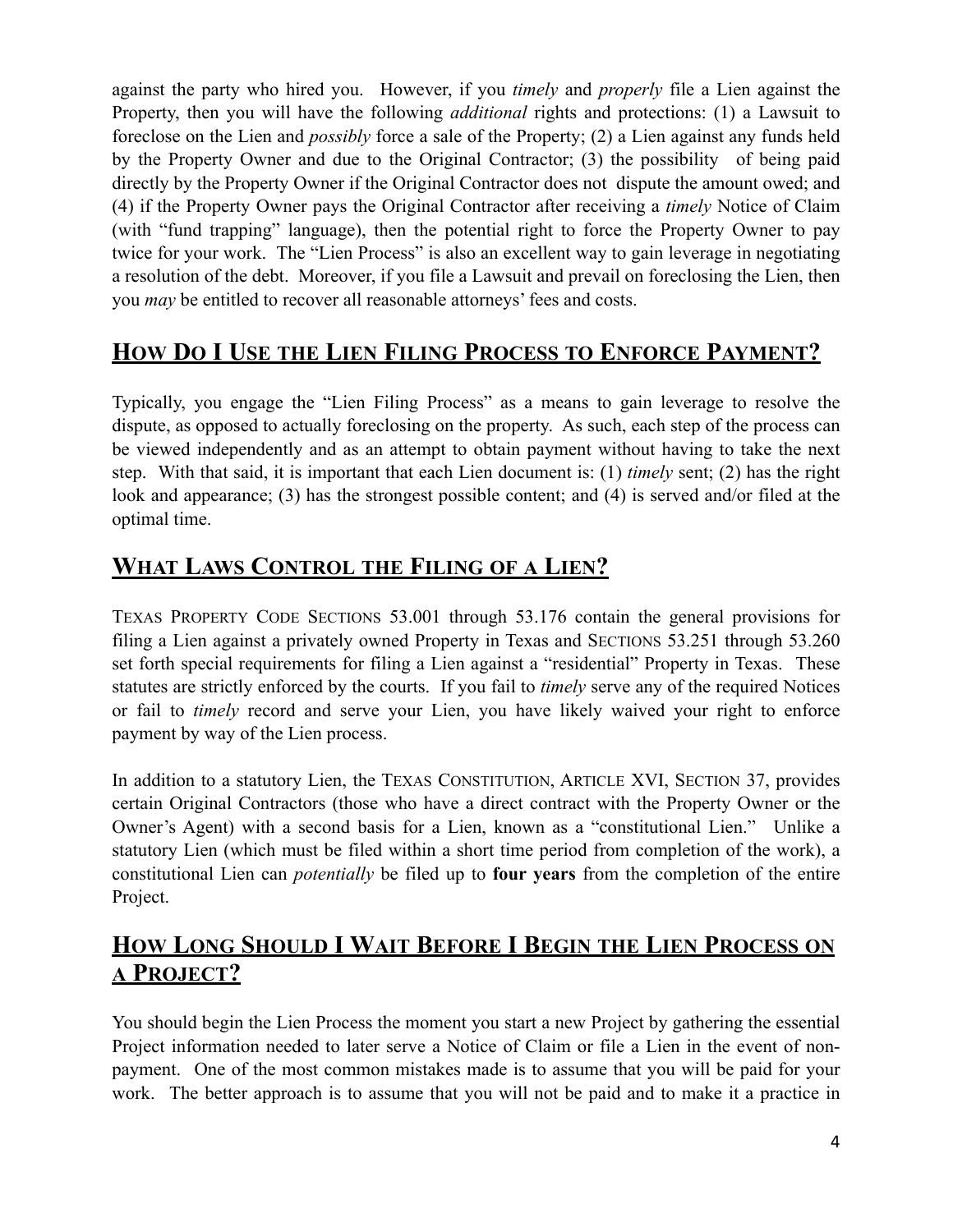your business to *timely* serve all Notices and file your Lien Affidavit well before your deadlines. Remember, a Notice of Claim does not need to be a threatening demand for payment, but instead can also be drafted in a non-adversarial manner that simply advises the Property Owner and the Original Contractor that the Notice is simply being sent to preserve your Lien rights in the event you are not paid.

#### **WHO HAS THE RIGHT TO FILE A LIEN?**

Any Original Contractor, Subcontractor, Laborer, Material Supplier, Architect, Engineer, Landscaper or Surveyor, who has provided labor, material, equipment, plans, plats, or surveys to a Property for the construction or repair of a house, building, or a structure, may file a Lien against the Property.

#### **WHAT ARE THE NECESSARY STEPS FOR FILING A LIEN?**

Below are the **bare minimum steps** that must be completed in order to perfect a Lien. The deadlines and documents that you will use to complete these steps vary depending upon whether the Property is commercial, residential, or a homestead.

#### **When Hired by the Property Owner**

**Step One**: Prepare and file the Lien Affidavit with the County Clerk's Office in the county where the Property is located within the statutory deadline.

**Step Two**: Serve the Lien Affidavit on the Property Owner within no later than five business days from filing.

**Step Three**: File a Lawsuit to foreclose on the Lien if you have not been paid within the statutory deadline, or waive your right to further enforce the Lien.

#### **When Hired by the Original Contractor or Any Tier Subcontractor or Supplier**

**Step One**: Serve the Property Owner and the Original Contractor with a Notice of Claim within the statutory deadline.

**Step Two**: Prepare and file the Lien Affidavit with the County Clerk's Office in the county where the Property is located within the statutory deadline.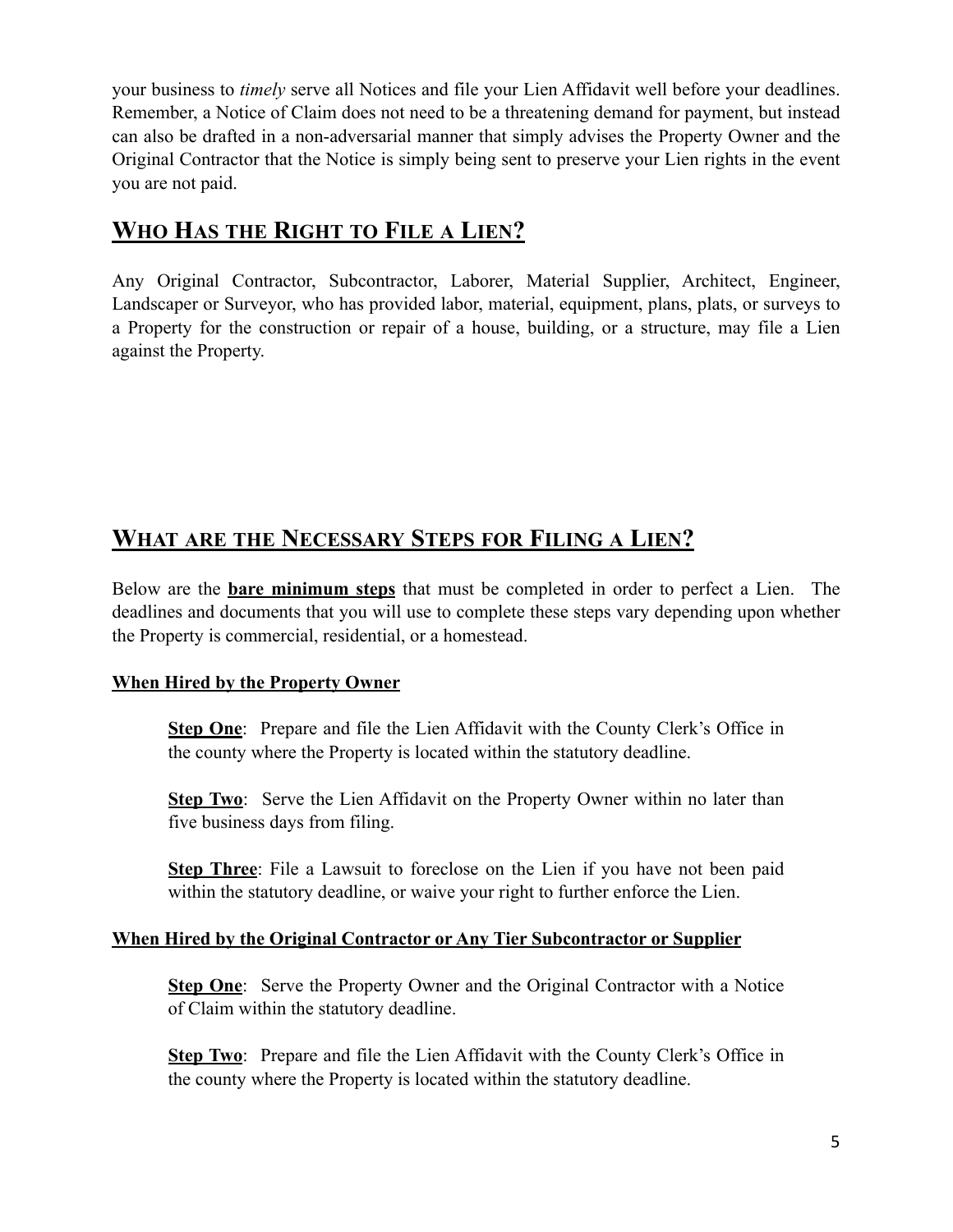**Step Three**: Serve the Lien Affidavit on the Property Owner and Original Contractor within no later than five business days from filing.

**Step Four**: File a Lawsuit to foreclose on the Lien if you have not been paid within the statutory deadline, or waive your right to further enforce the Lien.

Again, the above steps represent the bare minimum that you need to do to perfect a Lien. Read on to learn how to maximize the probability of being paid through each step.

#### **ARE THE REQUIREMENTS AND DEADLINES DIFFERENT FOR FILING A LIEN ON A "COMMERCIAL" PROPERTY VERSUS A "RESIDENTIAL" PROPERTY?**

YES. The Notice and Lien filing requirements and deadlines are different for residential and commercial properties.

As such, the first step is to determine whether you supplied labor and/or material to a "residential" Property or a "commercial" Property as defined under the TEXAS PROPERTY CODE. If the Property is not "residential," then it is "commercial" by default.

A "**residential Property**" is a single-family house, a duplex, a triplex, a quadruplex, or a unit in a multi-unit structure (like a condo) that is used for residential purposes **and** that is:

- (1) **owned** by one or more adult persons (not an entity); **and**
- (2) used or intended to be used as a dwelling **by one of the Owners**.

Therefore, if the Owner is a company (like a builder), then the Property is likely commercial and not residential for Lien purposes. In contrast, if the **Owner** lives in or intends to live in the house, then the Property is likely considered residential for Lien purposes.

**EXAMPLE**: Here are some basic examples to consider: your next-door neighbor's house, if rented, would not be a residential Property since the Owner does not live in the house and since it is being used to generate income. A spec house or a house in a large-scale development would not be residential if it has not yet been sold and occupied by its Owner. An apartment complex is not a residential Property if the units are rented. Therefore, just because something looks like a "residence" does not mean that it is a residential Property for Lien purposes.

**PRACTICE POINTER:** The Notice of Claim and Lien filing deadlines are shorter for residential Properties than they are for commercial Properties. Additionally, there are special requirements which must be followed if the Property is a residential *homestead* Property. Therefore, it is always better for the Claimant if the Property is considered "commercial" rather than "residential." If unsure, you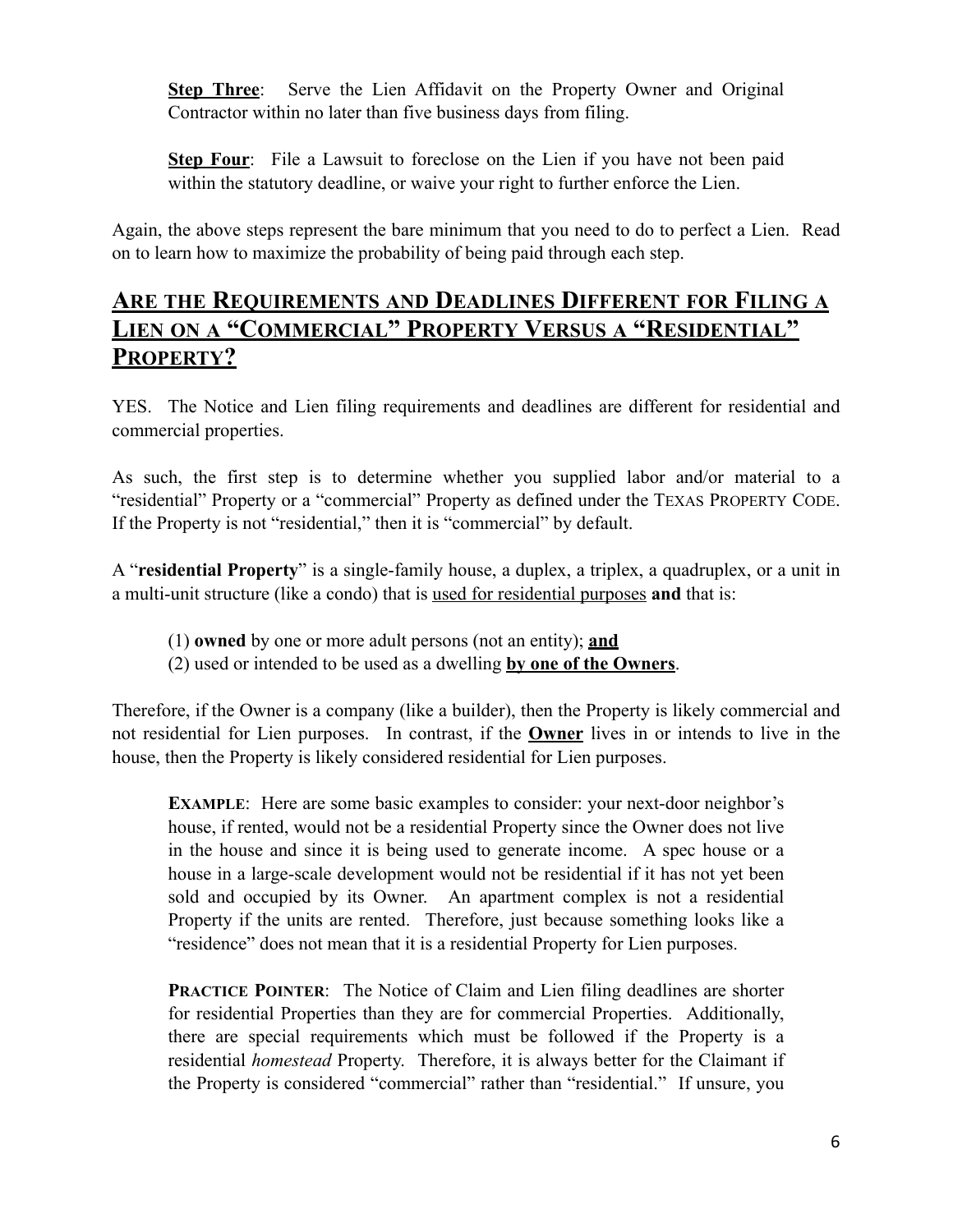should consider following the residential deadlines/requirements in that they are more restrictive.

#### **ARE THE REQUIREMENTS AND DEADLINES FOR SERVING AND FILING LIEN DOCUMENTS DIFFERENT IF YOU WERE HIRED BY THE P ROPERTY O WNER , O RIGINAL C ONTRACTOR , O R A SUBCONTRACTOR?**

YES.

The requirements and deadlines for serving Notices and filing the Lien Affidavit are different depending upon who hired you. Therefore, the second step in analyzing your Lien rights is to confirm who hired you.

If you were hired by the Property Owner, you are an "Original Contractor" even if you only supplied materials. Keep in mind that if you were hired by the Owner's Authorized Agent, then you have been hired by the Property Owner. An example of a Property Owner's Agent might be an apartment management company who is authorized to retain Contractors to perform work at the Project.

If you were hired by the Original Contractor, then you are a First-Tier Subcontractor/Supplier.

If you were hired by a Subcontractor of any level, then you are considered a Second-Tier Subcontractor/Supplier for Lien purposes. Prior to the 2022 lien law amendments, Second-Tier Subcontractors/Suppliers were required to serve an additional Notice by no later than the 15<sup>th</sup> day of the second month from providing the unpaid labor/materials. However, the 2022 amendments have repealed this requirement and now all tiers of Subcontractors/Suppliers are only required to serve the Third Month Notice prior to filing the Lien.

#### **ARE THE REQUIREMENTS AND DEADLINES FOR SERVING AND FILING LIEN DOCUMENTS DIFFERENT FOR "UNPAID PROGRESS PAYMENTS" VERSUS "WITHHELD CONTRACTUAL RETAINAGE"?**

YES

The 2022 lien amendments re-define "retainage" as "an amount representing part of a contract payment that is not required to be paid to the claimant within the month following the month in which labor is performed, material is furnished, or specially fabricated material is delivered." In other words, "retainage" is the amount an Original Contractor or Subcontractor can withhold from its Subcontractor or Supplier from a progress payment as allowed by the subcontract. Note, "retainage" or "contractual retainage" is **not** the same as "statutory retainage", of which the 2022 lien amendments now refer to as "reserved funds". Reserved funds are the 10% a Property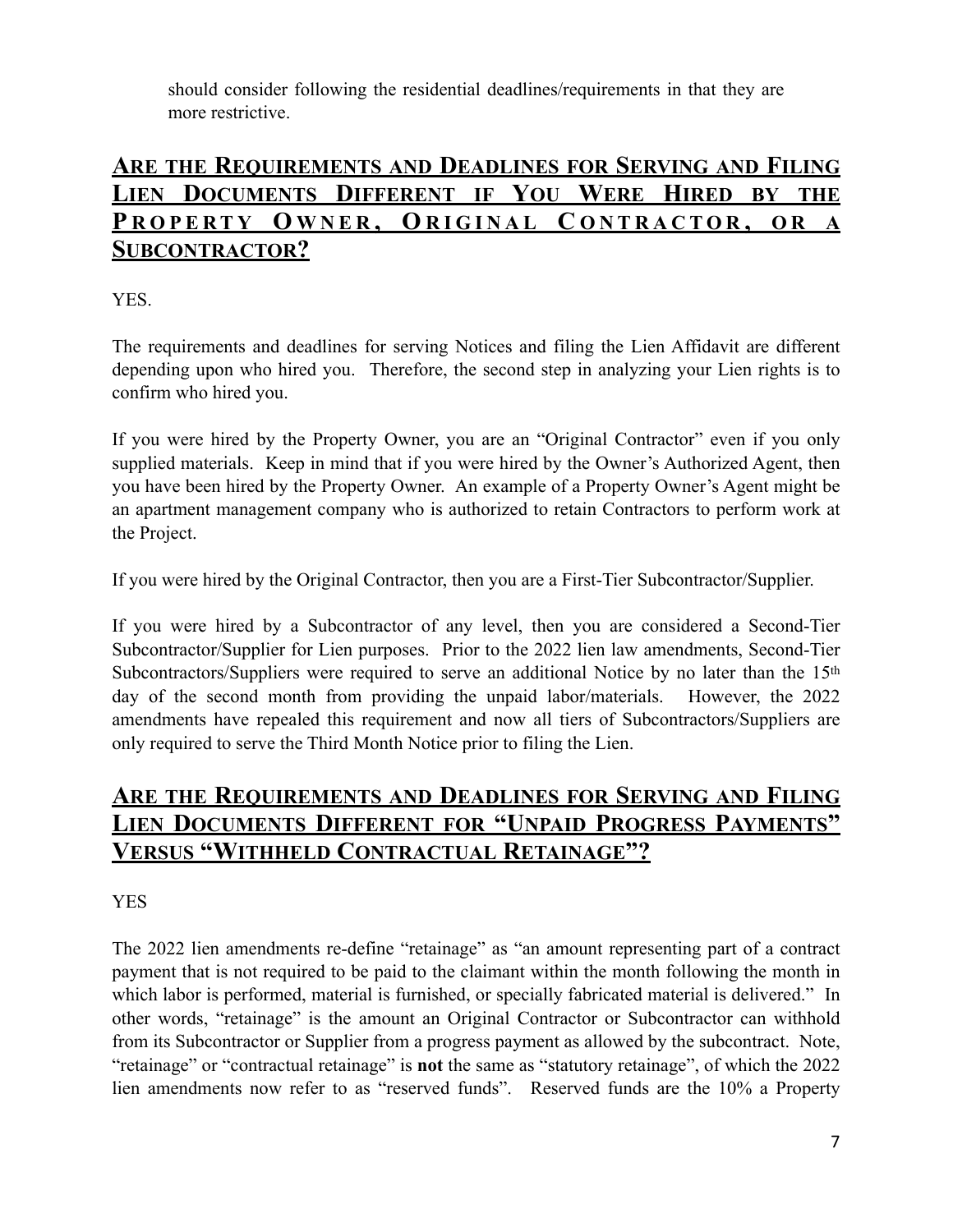Owner is required to withhold from an Original Contractor's progress payment until 30 days from completion of the Project.

**Step One—Serve Notice of Contractual Retainage:** If you were not hired by the Property Owner, or the Property Owner's Authorized Agent, then you **must** notify the Property Owner in writing that your contract allows the contractor who hired you to withhold retainage from your progress payments. If your contract is with a Subcontractor, then you must serve the Original Contractor with the Notice as well. The Notice **must** be served within the **earlier of**: (1) the 30th day from when you complete, terminate, or abandon your contract; or  $(2)$  before the 30<sup>th</sup> day after the contract between the Property Owner and the Original Contractor is completed, terminated, or abandoned. This simple Notice requirement can easily be incorporated into the standard Notice of Claim for unpaid progress payments or sent independently.

**POINTER:** The 2022 lien amendments modified the deadline to serve all Notices and file the Lien Affidavit if the deadline falls on a weekend or legal holiday. Now you have until the next business day to serve a Notice or to file a Lien Affidavit if the deadline falls on the weekend or a legal holiday.

**Step Two—File the Lien Affidavit**: A claim solely for withheld contractual retainage **does not** accrue until the contract between the Property Owner and the Original Contractor is completed, settled, terminated, or abandoned. Once that has occurred and if you have timely served the required Notice, then under the 2022 lien amendments, you have until the **15th day of the third month** (for both residential and commercial Projects) to timely file a Lien Affidavit for unpaid retainage. As such, if you provide labor/material at the outset of a large-scale Project, it is likely that your deadline to file a pure retainage Lien may not arise until well after you have completed your work.

**Example**: Assume that in March you installed and completed the foundation on a *commercial* Project and that the entire Project was not completed until December of that same year. You would then have until March 15th of the next year to *timely*  file the retainage Lien. (See below for a Warning.)

**Warning**: Generally speaking, a Property Owner is permitted to release *final payment* (typically withheld *statutory* retainage) to the Original Contractor within 30 days after completion of the entire Project. If a Property Owner timely receives Notice of Contractual Retainage (as discussed above) it should not release the statutory retainage to the Original Contractor until after the deadline to file a Lien for contractual retainage has passed. However, Property Owners do not always know or follow the law. Therefore, best practice is to **always file your Lien Affidavit for withheld contractual retainage within no later than 30 days from completion of the Project as opposed to waiting until your deadline**.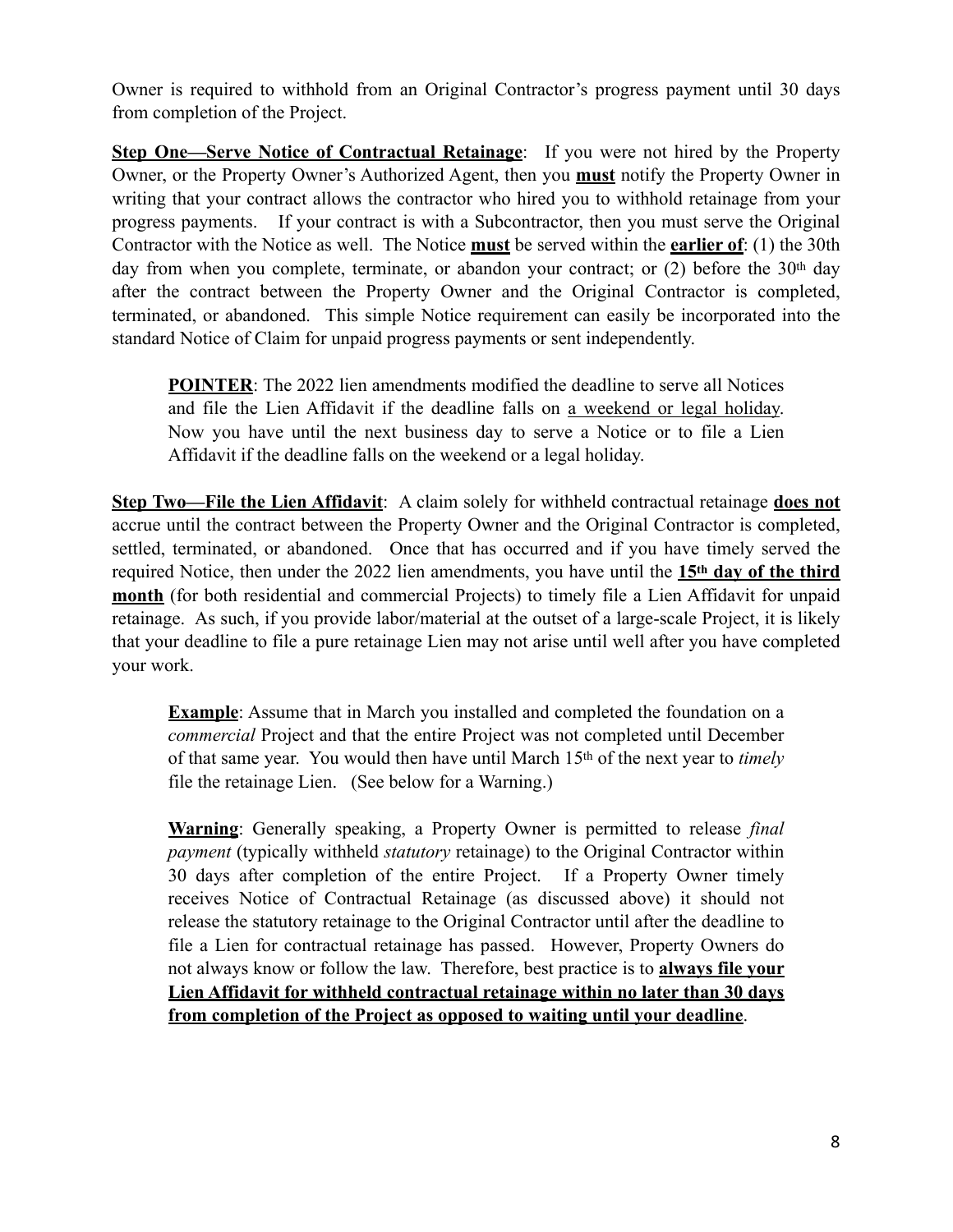### **CAN I FILE A LIEN IF THE WORK WAS PERFORMED FOR A COMMERCIAL TENANT?**

YES. However, the Lien will only extend to the "leasehold interest" held by the tenant as opposed to the real Property itself. A leasehold interest is the interest that a tenant has to use the Property by and through the lease agreement. This is typically not the type of "interest" that you would want to foreclose on through a Lien. However, there are two major benefits of a leasehold interest Lien.

First, the lease agreement between the tenant and the landlord should include a provision which expressly prohibits the tenant from allowing a Lien to be filed against the Property or against the "leasehold interest." Consequently, by filing the Lien, you may put the tenant in default of the lease. Second, as an incentive to obtain a tenant or keep a pre-existing tenant, landlords will commonly agree to pay for some of the tenant improvements. the landlord will not release the TI money until the construction is complete and the tenant has obtained a Lien waiver from the Original Contractor representing that all subcontractors/suppliers have been paid in full. By filing a Lien, you will likely prevent the release of the TI money until your Lien is resolved.

The process for filing a Lien against the leasehold interest is exactly the same as filing a Lien against the real Property, with the only two differences being that the tenant becomes the "Property Owner" (since he owns the leasehold interest) and the Property description should state that the Lien is being recorded against "the leasehold interest owned by [tenant's name] for real Property located at [address and legal description]." All other requirements are the same.

### **CAN I FILE A LIEN EVEN IF I DO NOT HAVE A WRITTEN CONTRACT?**

Prior to the 2022 lien amendments, Architects, Engineers, Surveyors and Landscapers did not have lien rights unless their work was performed pursuant to a **written** contract. For **commercial** projects, the 2022 lien amendments have removed the requirement that the contract be in "writing". As such, as long as the work was performed pursuant to *either* a written or verbal agreement, then all categories of Contractors, Subcontractors, Laborers, Landscapers and Professionals have the right to file a lien if all other requirements have been satisfied.

**Homestead Properties:** In order to have a right to file a Lien against a residential *homestead* Property, the work needs to have been performed under or by virtue of a **written** contract (signed by both spouses, a married couple). For more details see section entitled "Are there Special Requirements for Filing a Lien Against a Residential Homestead Property?" below.

#### **ARE THERE SPECIAL REQUIREMENTS FOR FILING A STATUTORY LIEN AGAINST A RESIDENTIAL HOMESTEAD PROPERTY?**

YES. To have Lien rights on a residential homestead Property, the Original Contractor must: (1) have a written contract signed by the Property Owner (if they are a married couple, then **both**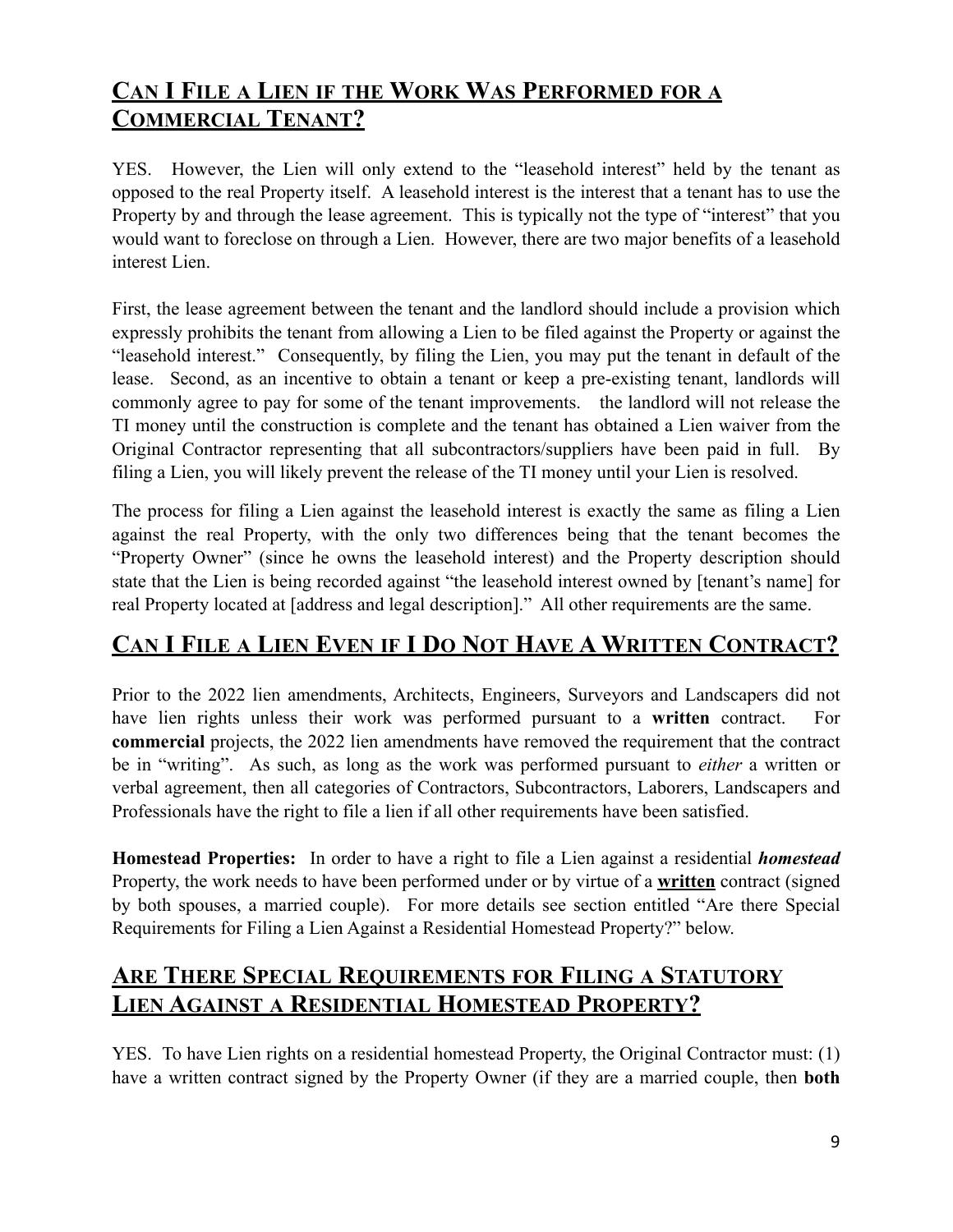must sign the contract); (2) before the work begins; and (3) the contract must be filed with the County Clerk. See TEXAS PROPERTY CODE Section 53.254 for more details.

**PRACTICE POINTER:** If you are a Subcontractor or a Material Suppler who provided labor/materials to a residential homestead Property by virtue of a verbal contract or a purchase order, you still have a right to file a Lien if you properly/ timely serve the Notice of Claim and if the Original Contractor has satisfied the above requirements.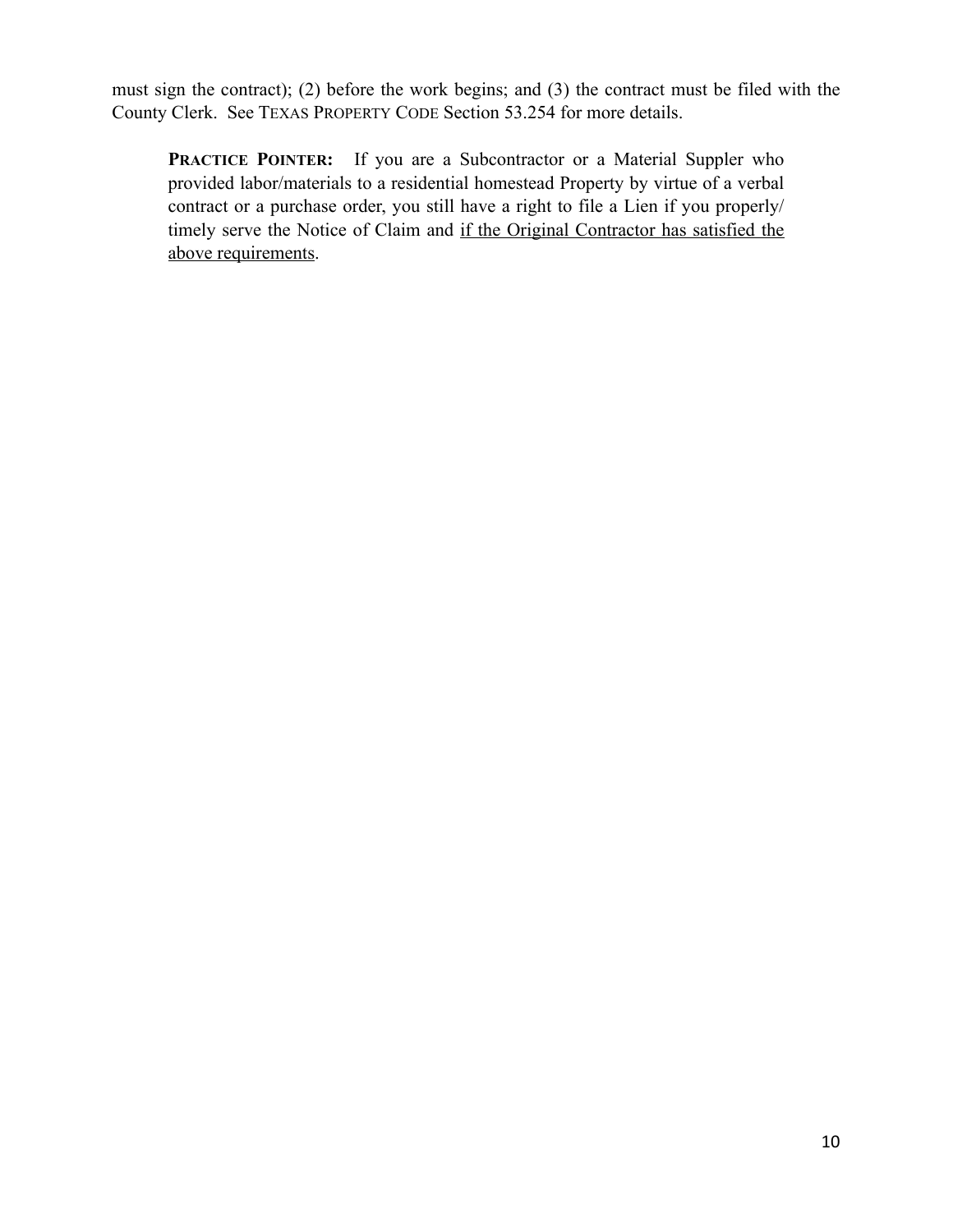### **WHAT IS A NOTICE OF CLAIM (A.K.A. "PRE-LIEN NOTICE")?**

If you were not hired by the Property Owner, or the Property Owner's Agent, then **before** you can file a Lien, you **must** provide the Property Owner and the Original Contractor with *written* notice of your claim. In Texas, this Notice was commonly referred to as a "Pre-Lien Notice," "Preliminary Notice," or an "Intent to File a Lien." However, the 2022 lien amendments now refer to the Notice as a "Notice of Claim". The Notice must be served (not filed with the County Clerk's Office) on the Property Owner and Original Contractor within the statutory deadline from when the labor/materials/equipment were provided to the Property. Specific statutory language (required by the TEXAS PROPERTY CODE) must be included in the Notice for it to be valid and to require the Property Owner to withhold construction funds from the Original Contractor. Failure to serve the Notice by the statutory deadline (even by one day) will result in a waiver of the right to later file a Lien against the Property.

**INSIDE TIP NO. 1:** Every time you prepare/serve a document in regard to your claim, (like a Notice of Claim), consider using it as an opportunity to demand payment. Remember, you only have a limited number of opportunities to demand payment and you need to make the most out of all of them. Keep in mind, you are not required to file a Lien simply because you served a Notice of Claim.

**INSIDE TIP NO. 2:** For strategic reasons, Original Contractors might consider sending a courtesy Pre-Lien Payment Demand Letter to the Property Owner, the Lender, and anyone else who may be affected by the filing of a Lien, before actually filing the Lien if you believe it will work to get you paid without having to file the Lien.

#### **WHAT IS THE DEADLINE TO SERVE A NOTICE OF CLAIM (A.K.A. "PRE-LIEN NOTICE") ON A "COMMERCIAL" PROPERTY?**

**ORIGINAL CONTRACTORS/ORIGINAL CONTRACTORS** (those hired by the Property Owner or the Property Owner's Agent): If you were hired by the Property Owner or the Property Owner's Agent, then you are **not** required to serve or file any Notices before filing your Lien. You can go straight to filing a Lien against the Property. However, you might consider sending a strong Payment Demand Letter before filing a Lien if you think it will resolve the payment dispute.

**ALL OTHERS** (those not hired by the Property Owner): **The 2022 lien amendments removed the Second Month Notice requirement for anyone not hired by the Original Contractor. Now, all Claimants not hired by the Property Owner are required to serve** the **Property Owner** and the **Original Contractor** with a Notice of Claim by no later than the **15th day of the**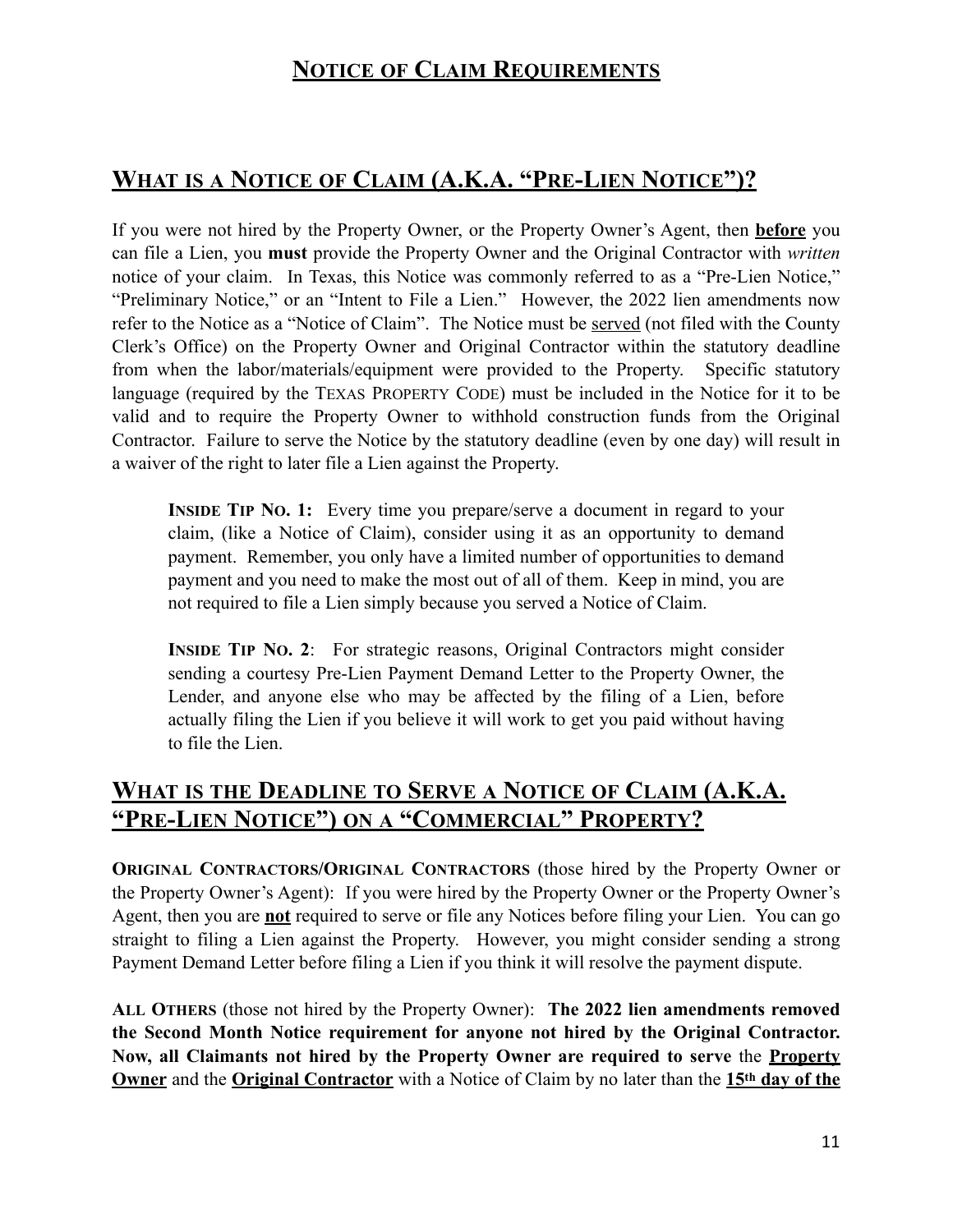**third month**, for **EACH AND EVERY MONTH** that they provide labor or material to the Project and have not been paid.

**EXAMPLE:** If you provided labor/material in January and February and were not paid, then for the work done in January you must serve a Notice of Claim **by no later** than April 15; for the work done in February, you must serve the Notice of Claim **by no later** than May 15. In other words, you have to notify the Property Owner and Original Contractor **EACH AND EVERY MONTH** payment has not been made.

**INSIDE TIP:** In the above example, you could serve just one Notice (combining) both months) as long as the Notice is sent before April 15th (which would be the 15th of the third month for the work performed in January). Keep in mind, you can serve the Notice as early as the first month following the month that you provided the labor/materials. For example, if you provided the labor/materials in March, you can serve the Pre-Lien Notice on April 1.

**PRACTICE POINTER:** To calculate the Notice deadline, do not look to the date of your invoice or the date payment is due under your contract—both are irrelevant. Your sole concern in calculating the deadline from the month that the labor/ material were provided to the Property.

**WARNING**: A Property Owner is allowed to release *final payment* (typically withheld statutory retainage) to the Original Contractor within 30 days after completion of the entire Project. Once it has been released, you can no longer require the Property Owner to withhold it or place a Lien against it. As such, if possible, always serve the Notice (regardless of your final deadline) **before** the Property Owner releases final payment to the Original Contractor.

#### **WHAT IS THE DEADLINE TO SERVE A NOTICE OF CLAIM (A.K. A. "PRE-LIEN NOTICE") ON A "RESIDENTIAL" PROPERTY?**

**ORIGINAL CONTRACTOR/ORIGINAL CONTRACTOR** (those hired by the Owner or Owner's Agent): If you were hired by the Property Owner or the Owner's Agent, then you are **not** required to serve or file any Notices before filing your Lien. You can move straight to filing a Lien. However, you might consider sending a strong Payment Demand Letter before filing a Lien if you think it will resolve the payment dispute.

**ALL OTHER CLAIMANTS**:If you were **not** hired by the Property Owner or the Property Owner's Agent, then you **must** serve the **Property Owner** and the **Original Contractor** with a Notice of Claim by no later than the **15th day of the second month**, for **EACH AND EVERY MONTH** that you provide labor or material to the Property and have not been paid.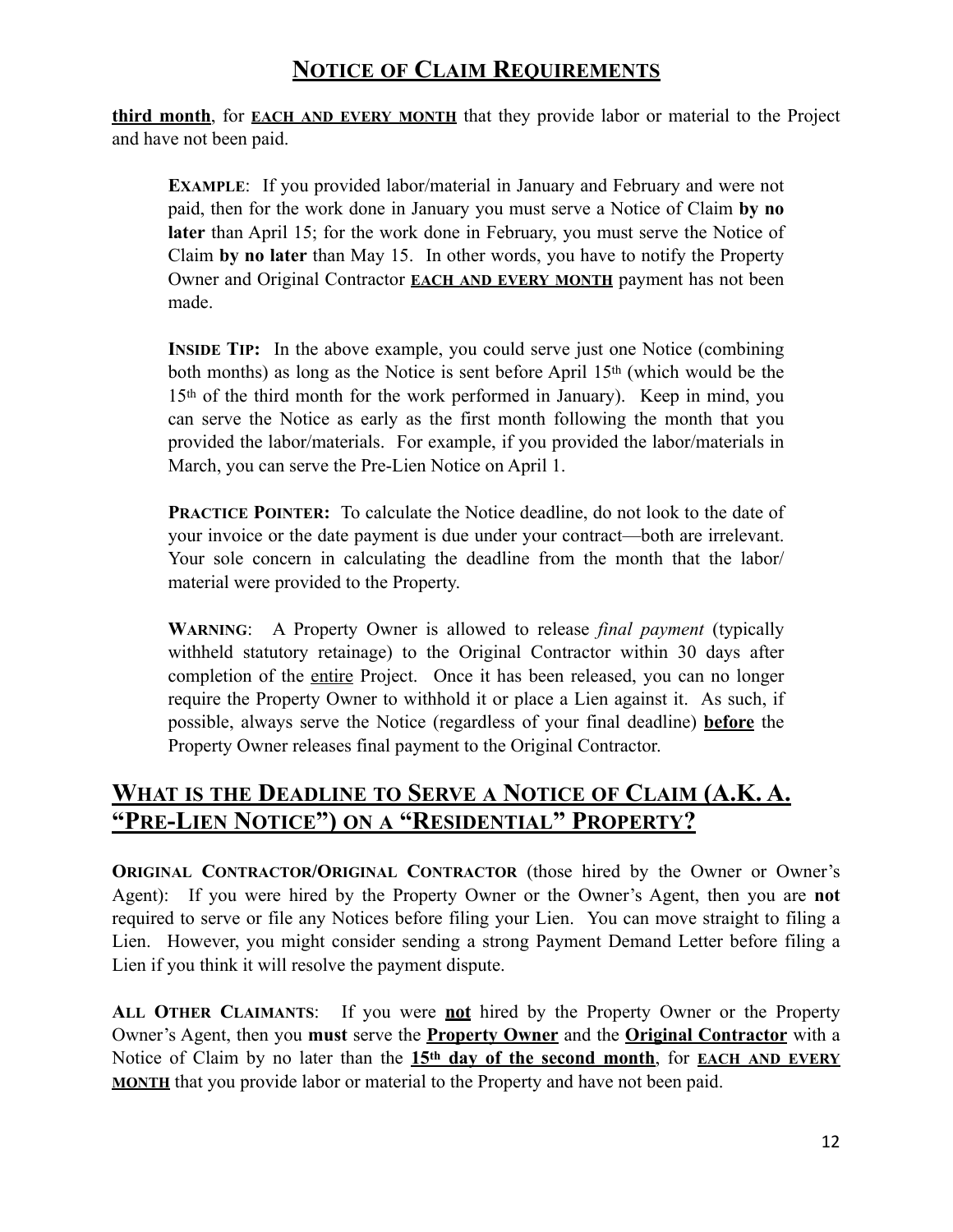**EXAMPLE**: If you provide labor/materials in January and February and were not paid, then for the work done in January, you must serve a Notice **by no later** than March 15; for the work done in February, you must serve the Notice **by no later** than April 15. In other words, you have to notify the Property Owner **EACH AND EVERY MONTH** payment has not been made.

**INSIDE TIP:** In the above example, you could serve just one Notice (combining both months) as long as the Notice is sent before March 15th (which would be the 15th of the second month for the work performed in January). Keep in mind you can always serve a Notice early, just don't serve it late.

**WARNING**: A Property Owner is allowed to release *final payment* (typically withheld statutory retainage) to the Original Contractor within 30 days after completion of the entire Project. Once it has been released, you can no longer require the Property Owner to withhold it or place a Lien against it. As such, if possible, always serve the Notice (regardless of your final deadline) **before** the Property Owner releases final payment to the Original Contractor. On residential *homestead* Properties, the Property Owner is not liable to a Subcontractor or Material Supplier for any amount paid to the Original Contractor (including the withheld 10% retainage) before receiving a Notice of Claim. Again, consider serving the Notice as soon as you expect a payment dispute and before the Property Owner releases final payment to the Original Contractor.

#### **HOW DO I SERVE THE NOTICE OF CLAIM?**

The Notice may be served by any one of the following methods:

**Personal Service**: You may serve the Notice of Claim ("Pre-Lien Notice") by personal delivery to the person entitled to receive the Notice. If you chose to personally serve the Notice, you should consider using an independent process server who can confirm under oath that the Notice was timely and properly served.

**By Any Traceable Form of Delivery**: Such as Fed Ex, or any other third-party private carrier service who can confirm proof of receipt.

**Certified Mail Return Receipt Requested**: You may serve the Notice by certified mail, with return receipt requested. This is the preferred and least expensive method of service. When served by this method, the Notice is deemed served on the date post marked even if the addressee does not accept or receive the Notice (as long as you can prove the Notice was actually sent to the addressee's last known address).

**PRACTICE POINTER:** As an exception to the service rules, if a Notice is **actually received** by the person who is entitled to receive it, the method used to serve the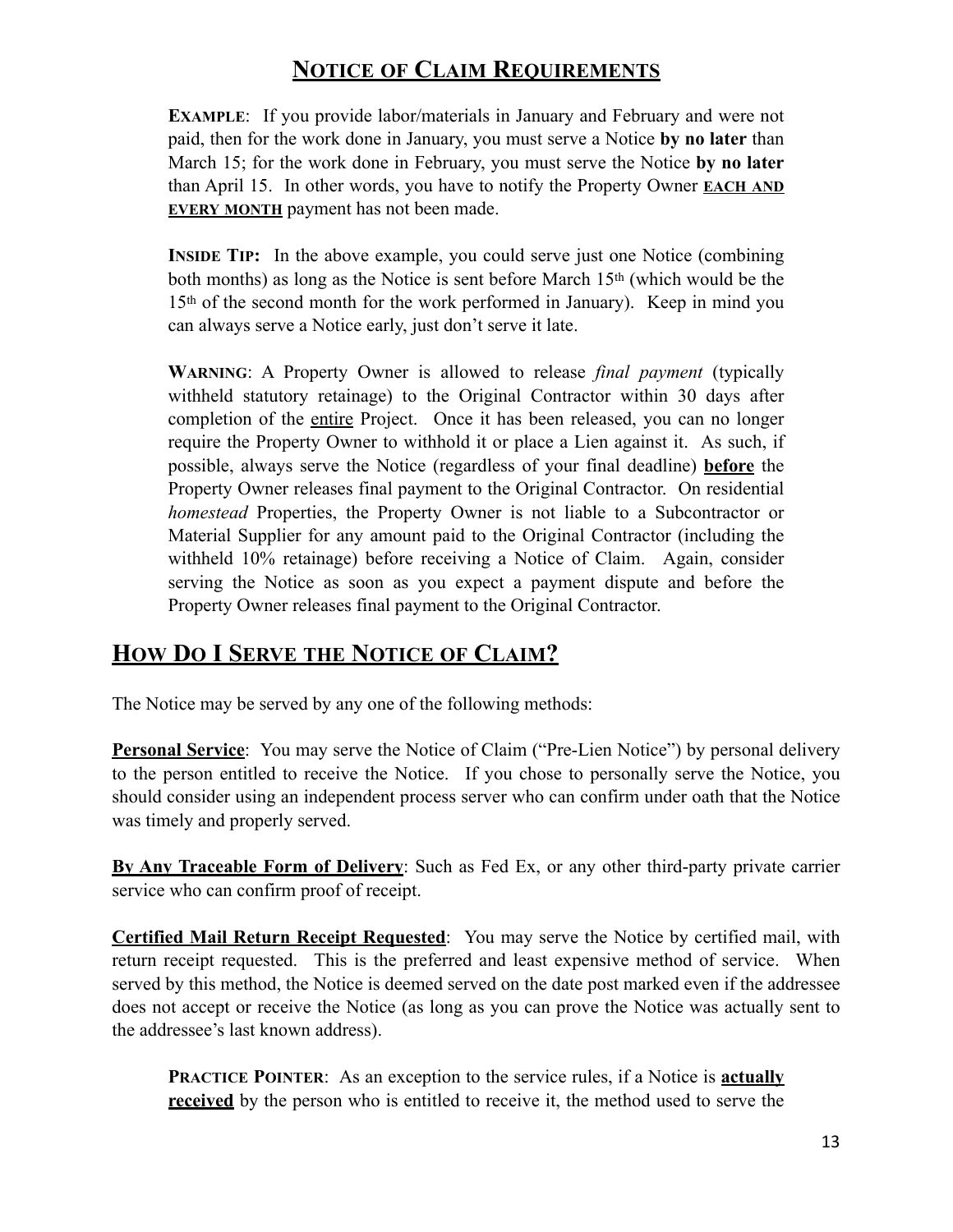Notice is immaterial. In other words, if you failed to properly serve the Notice by one of the required service methods, but can prove it was actually received within the deadline, you should be able to establish that the Notice requirement was satisfied.

**NEW RULE**: Pursuant to the 2022 lien amendments, if the deadline falls on a weekend or legal holiday, then the date is now extended to the next business day.

#### **HOW DO I USE THE NOTICE OF CLAIM TO COMPEL THE PROPERTY OWNER TO PAY MY CLAIM DIRECTLY?**

A Property Owner is required by statute (TEXAS PROPERTY CODE SECTION 53.101) to retain 10% of the overall Prime Contract amount from the Original Contractor for up to thirty days from completion of the entire Project (referred to as "statutory retainage"). Statutory retainage is intended to be a source of funds that unpaid Subcontractors can look to for payment. However, it typically is not enough to satisfy all unpaid claims. As such, to require the Property Owner to withhold the "entire amount of your claim" from the Original Contractor (referred to as "trapped funds"), you must include certain statutory language in the Pre-Lien Notice. The trapped funds create an entirely new source of funds in which to satisfy your claim. Upon receipt of a *properly*  prepared Notice of Claim, the Property Owner must retain the trapped funds until either: (1) the time for filing the Lien has passed; or (2) if a Lien was timely filed, until the lien claim has been satisfied or released.

#### **WHAT IF I FAILED TO SERVE THE NOTICE OF CLAIM?**

Anyone who was not hired directly by the Property Owner or the Property Owner's Agent **must** notify the Property Owner and Original Contractor in writing of the unpaid amount before filing a Lien. However, if you failed to serve the Notice, you may still have the right to file a Lien if you can demonstrate that the Original Contractor was actually the "Purported Original Contractor" under a Sham Contract. Pursuant to the 2022 lien amendments, a "Purported Original Contractor" means an original contractor who can effectively control the owner or is effectively controlled by the owner through common ownership of voting stock or ownership interests, interlocking directorships, common management, or otherwise, or who was engaged by the owner for the construction or repair of improvements without a good faith intention of the parties that the purported original contractor was to perform under the contract. Under these circumstances, a person who labors or furnishes labor or materials under a direct contractual relationship with a Purported Original Contractor is considered to be an Original Contractor for purposes of perfecting a mechanic's lien, and is not required to serve a Notice of Claim prior to recording the Lien Affidavit.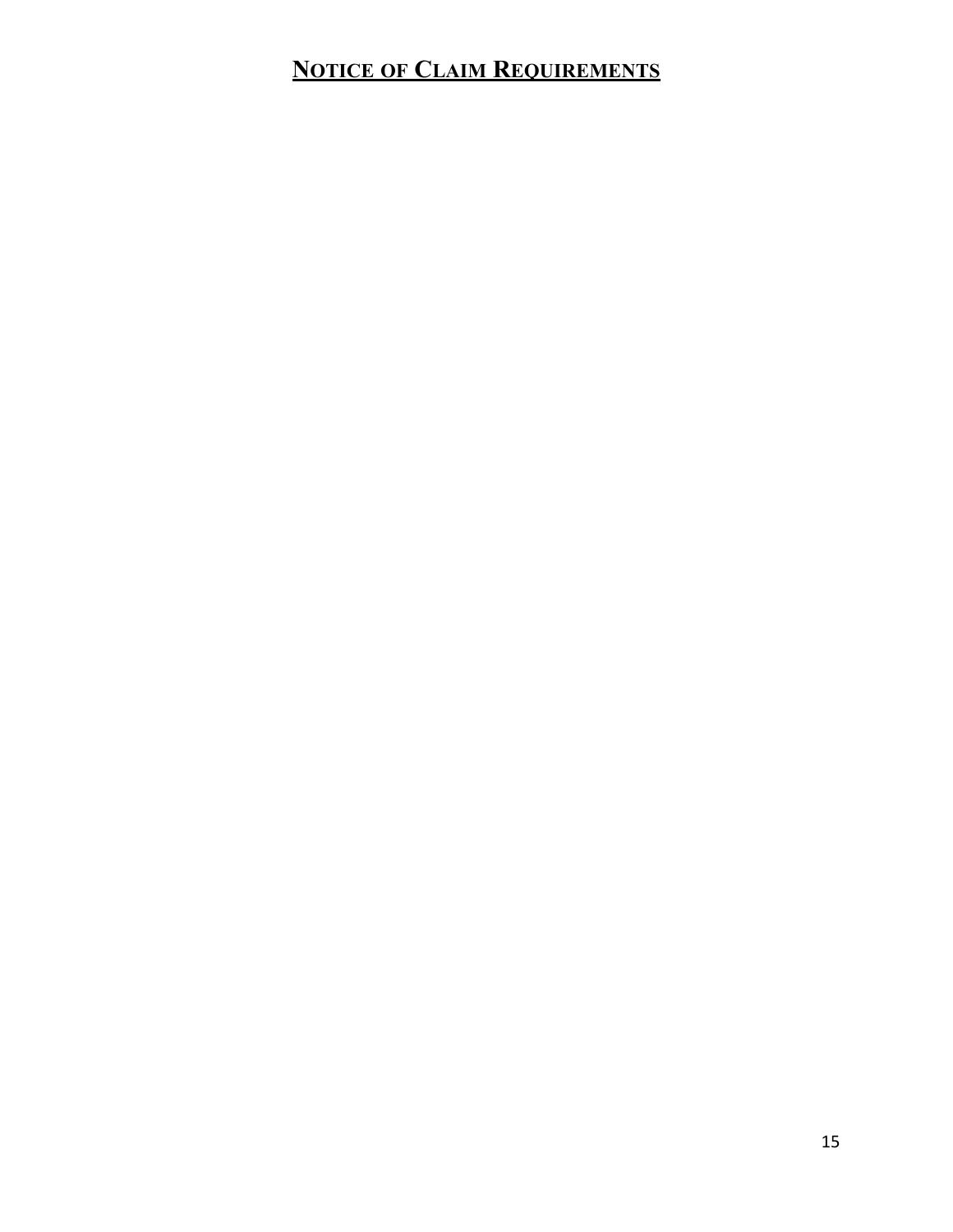#### **WHAT INFORMATION MUST BE INCLUDED IN THE LIEN AFFIDAVIT?**

After you have served a Notice of Claim, then the next step in the Lien Process is to file the Lien Affidavit with the County Clerk's Office in the county where the Property is located prior to your Lien filing deadline. The TEXAS PROPERTY CODE requires the following specific categories of information to be stated in the Lien Affidavit in order for the Lien to be valid:

**Identification of the Claimant**: The one who is owed money is referred to as the "Claimant." If the Claimant is a registered entity, then the full legal name of the business should be stated. You will also need to identify the person who will sign the Affidavit on behalf of the entity and that person's title with the company. If the Claimant is a  $d/b/a$ , then the person who is using the  $d/b/a$  needs to be identified, along with the d/b/a name. If the Claimant is an individual, then simply state that person's full name. In addition to the above, the Affidavit must include: (1) the mailing and business address for the Claimant; and (2) the county of which the person who signs the Affidavit is a resident.

**Identification of the Owner or Reputed Owner**: The Lien Affidavit must include the name and address of the Property Owner or the person or entity reasonably thought to be the Property Owner, otherwise known as the "reputed" Owner.

**A Description of the Work Performed and Materials Furnished**: All Claimants must include a description of the work or the materials furnished to the Project. Everyone but an Original Contractor must also state the month(s) in which the work or materials were provided to the Project. Depending upon the information contained in your invoice, you may be able to satisfy this requirement by simply attaching the invoice(s). However, note that the County Clerk's Office will generally charge an extra \$4.00 for every page filed with the Lien Affidavit. Therefore, sometimes it is cheaper and safer, to just describe the work and identify the months the work was performed in the Lien Affidavit itself as opposed to relying on attached invoices. The TEXAS PROPERTY CODE also permits use of common industry abbreviations to describe the work or materials; however, it is better practice to use complete words/sentences so as to avoid any confusion or miscommunication.

**Identification of the Person Who Hired the Claimant**: This requirement is satisfied by including the name and last known address of the person or company who hired you.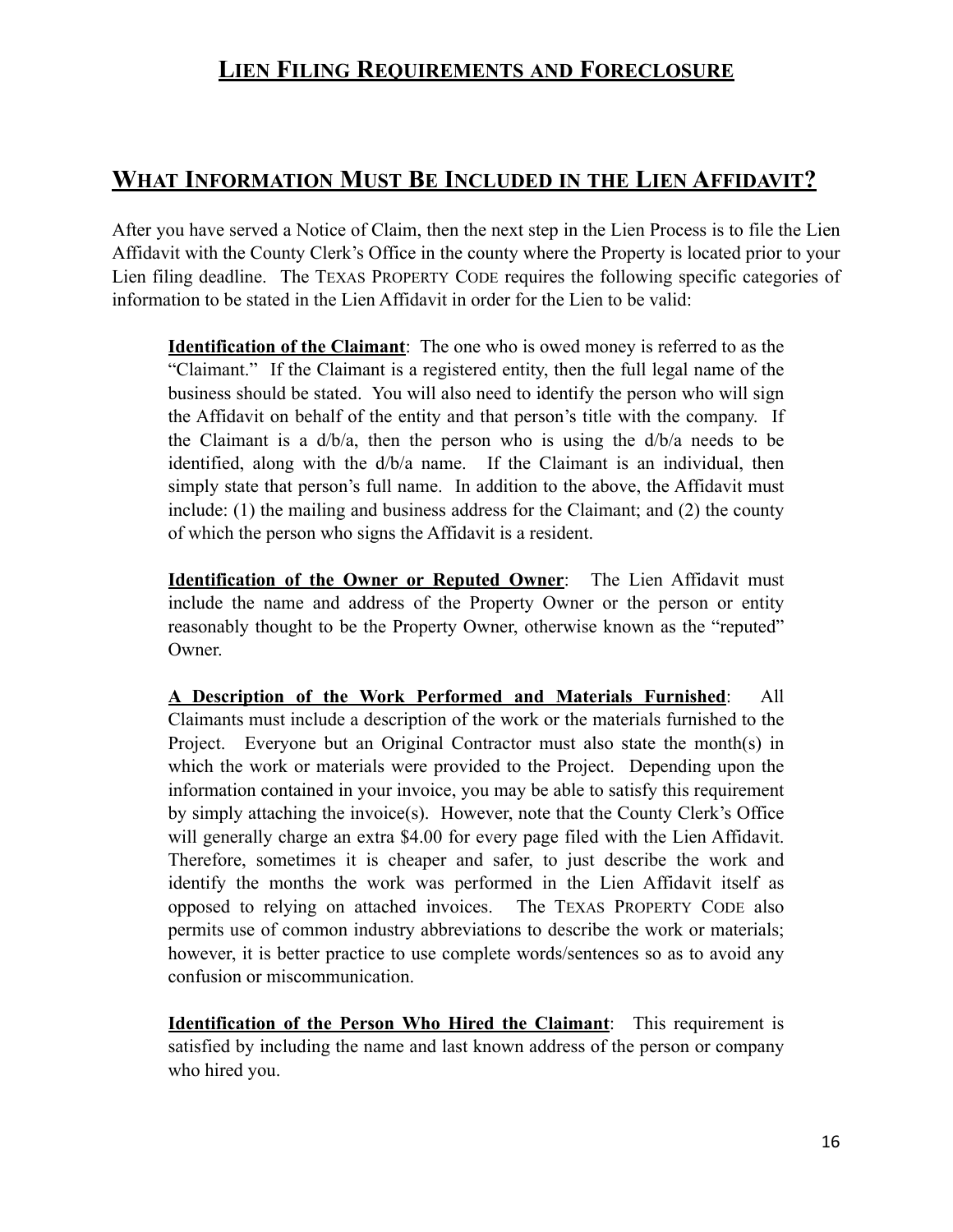**Identification of the Original Contractor**: Include the name and last known address of the Project Original Contractor.

**A Description of the Property**: The Affidavit must contain a legally sufficient description of the Property. The description must be detailed enough for the tract of land to be identified with reasonable certainty. A lot-and-block description of the Property is preferred, but if not available, it may be sufficient to describe the Property by cross streets and/or a common name.

**The Amount of the Claim**: The Lien Affidavit must state the amount claimed owed. Some examples of items that should not be included in calculating the Lien amount are: (1) anticipated profits; (2) prejudgment interest; (3) returned materials not incorporated into the Project (if not specially fabricated); (4) Lien costs; or (5) attorneys' fees. Although attorneys' fees and costs are potentially recoverable under TEXAS PROPERTY CODE SECTION 53.156, the amount incurred for these items cannot be included in the Lien Affidavit.

Pursuant to TEXAS PROPERTY CODE SECTION 53.024, the amount of a subcontractor's Lien may not exceed: (1) an amount equal to the proportion of the total subcontract price that the sum of the labor performed, materials furnished, materials specially fabricated, reasonable overhead costs incurred, and proportionate profit margin bears to the total subcontract price, **minus** (2) the sum of previous payments received by the Claimant on the subcontract.

**Identification of Statutory Notices**: All Claimants, other than Original Contractors must state the date on which each Notice of Claim was sent to the Property Owner and Original Contractor, and identify the method by which the Notices were sent.

**The Affidavit Must be Sworn Under Oath**: This is accomplished by concluding the Affidavit with what's known as a jurat, whereby the affiant affirms or swears under oath that the contents of the Affidavit are true. The jurat is made before a notary. Failure to use a jurat in the Affidavit will render it invalid and unenforceable.

After you have filed the Lien Affidavit, the next step is to serve the Lien Affidavit on the Property Owner and Original Contractor (if applicable). See "Am I Required to Notify the Property Owner or the Original Contractor That I File a Lien?" herein.

#### **WHAT IS THE DEADLINE FOR FILING A LIEN ON A COMMERCIAL PROPERTY?**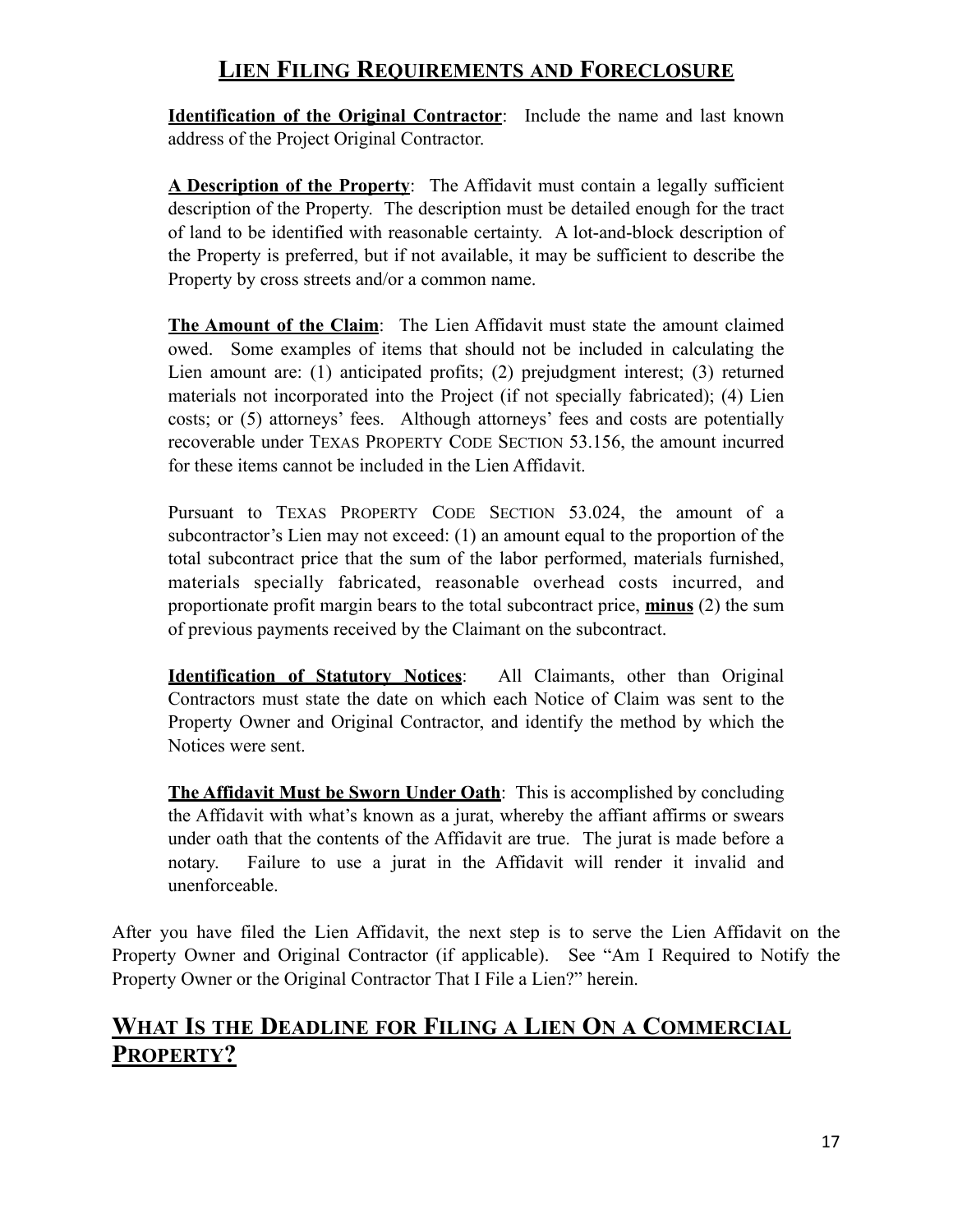**WHEN HIRED BY THE PROPERTY OWNER:** At the very latest, the Lien Affidavit must be filed with the County Clerk's Office in the county where the Property is located by no later than the **15th day of the fourth calendar month** from when the contract is terminated in writing, has been completed, finally settled, or abandoned.

**EXAMPLE:** Assume that you completed your contract in January, then your Lien Affidavit must be filed by no later than May 15. Alternatively, assume that the Property Owner terminated your contract *in writing* in January, then your Lien Affidavit would still need to be filed by no later than May 15.

**EXCEPTION FOR CONSTITUTIONAL LIEN**: If you were hired by the Property Owner or the Property Owner's Agent, then you may also have a right to file a constitutional Lien against the Property if your work affected the structure. The type of work typically not covered by a constitutional Lien might include: (1) landscaping that does not affect the structure; (2) supplying or installing plant materials; (3) irrigation; (4) underground wells; (5) demolition; and/or (6) fencing. Unlike a statutory Lien, a constitutional Lien can potentially be filed within up to four years after providing labor or material to the Property or before the Property is sold to a purchaser who is not aware of the debt. A constitutional Lien is easily asserted by a simple paragraph in the statutory Lien Affidavit or by way of its own independent Lien Affidavit.

**WHEN NOT HIRED BY THE PROPERTY OWNER:** For Subcontractors/Material Suppliers, the deadline to file a Lien depends upon whether the unpaid amount is a "progress payment" or withheld "contractual retainage".

If you were hired by the Original Contractor, a Subcontractor, or a Material Supplier, then at the **very latest**, your deadline to file a Lien Affidavit for *unpaid progress payments* (or anything other than withheld contractual retainage), is by **no later than the 15th day of the fourth month** from when **you last** provide labor or materials to the Project, excluding warranty work.

**EXAMPLE:** Assume that you completed your work in January and that the contractor who hired you **did not** withhold contractual retainage. Under that scenario, your deadline to file a Lien Affidavit for the unpaid contract balance would be by **no later** than the 15th day of May. However, to ensure that your Lien attaches to the 10% statutory retainage being withheld by the Property Owner from the Original Contractor, make sure you file the Lien Affidavit by no later than 30 days from completion of the entire Project even if the 15th of the fourth month comes after this date. (See below.)

If your claim is *purely for unpaid withheld contractual retainage*, then at the **very latest**, your deadline to file the Lien Affidavit is by **no later than the 15th day of the third month** (as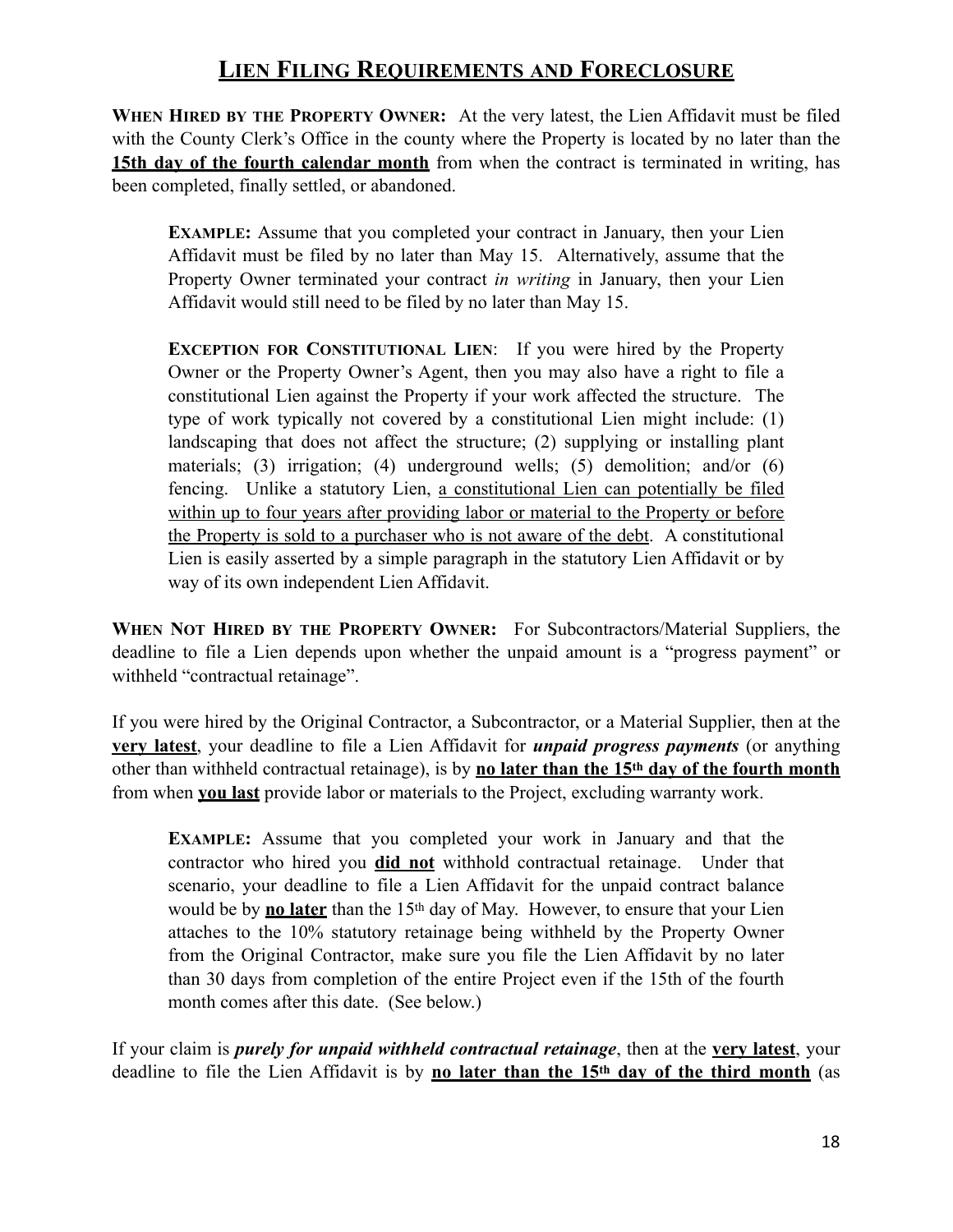modified by the 2022 lien amendments) from when the contract between the Property Owner and the Original Contractor has been completed, finally settled, terminated, or abandoned.

**EXAMPLE:** Assume that you completed your work in January and the contractor who hired you **did** withhold contractual retainage from your progress payments (typically 5% to 10%). Further assume that the contract between the Property Owner and the Original Contractor was not completed until March. If your claim is **purely** for the unpaid withheld retainage, then your deadline to file the Lien Affidavit would be by no later than June 15. However, to ensure that your Lien attaches to the 10% statutory retainage being withheld by the Property Owner from the Original Contractor, make sure you file the Lien Affidavit by no later than 30 days from completion of the entire Project, even if the 15th of the third month comes after this date. (See below.)

Notwithstanding the above deadlines, to ensure that your Lien attaches to the 10% statutory retainage being withheld by the Property Owner from the Original Contractor, you **must** file your Lien Affidavit within no later than 30 days from completion, abandonment, or termination of the prime contract (the contract between the Property Owner and the Original Contractor), regardless of the above-referenced deadlines.

**EXAMPLE:** Assume that your deadline to file a Lien is the 15<sup>th</sup> day of March. Further assume the contract between the Property Owner and the Original Contractor was completed on January 10. Under this scenario, although you would have until April 15th to file a retainage Lien and May 15th to file a final progress payment Lien, you would want to ensure that the Lien was filed by no later than February 10 (30 days from completion of the Project).

#### **WHAT IS THE DEADLINE FOR FILING A LIEN ON A RESIDENTIAL PROPERTY?**

**WHEN HIRED BY THE PROPERTY OWNER:** At the very latest, the Lien Affidavit must be filed with the County Clerk's Office in the county where the Property is located by no later than the **15th day of the third month** from when the contract is terminated in writing, has been completed, finally settled, or abandoned.

**EXAMPLE:** Assume that you completed your contract in January, then your Lien Affidavit must be filed by no later than April 15. Alternatively, assume that the Property Owner terminated your contract *in writing* in January, then your Lien Affidavit would still need to be filed by no later than April 15.

**EXCEPTION FOR CONSTITUTIONAL LIEN**: If you were hired by the Property Owner or the Property Owner's Agent, then you may also have a right to file a constitutional Lien against the Property if your work affected the structure. The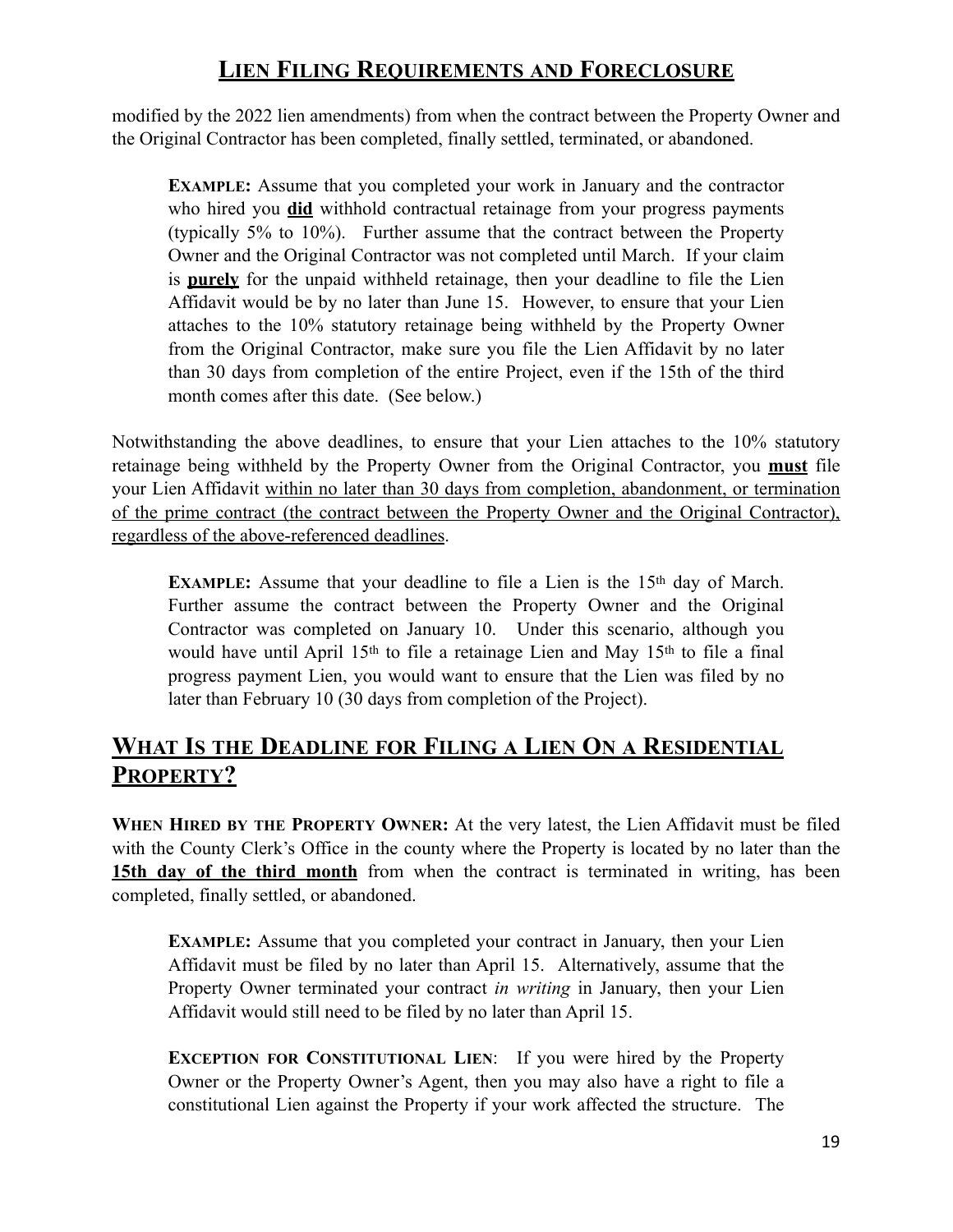type of work typically not covered by a constitutional Lien might include: (1) landscaping that does not affect the structure; (2) supplying or installing plant materials; (3) irrigation; (4) underground wells; (5) demolition; and/or (6) fencing. Unlike a statutory Lien, a constitutional Lien can be potentially filed within up to four years after providing labor or materials to the Property or before the Property is sold to a purchaser who is not aware of the debt. A constitutional Lien is easily asserted by a simple paragraph in the statutory Lien Affidavit or by way of its own independent Lien Affidavit.

**WHEN NOT HIRED BY THE PROPERTY OWNER:** If you were hired by the Original Contractor, a Subcontractor, or a Material Supplier, then at the **very latest**, your deadline to file a Lien Affidavit for contractual retainage and/or *unpaid progress payments* is by **no later than the 15th day of the third month** from when **you last** provide labor or material to the Project, excluding warranty work.

**EXAMPLE:** Assume that you completed your work in January, your deadline to file a Lien Affidavit would be by **no later** than the 15th day of April. However, to ensure that your Lien attaches to the 10% statutory retainage being withheld by the Property Owner from the Original Contractor, make sure you file the Lien Affidavit by no later than 30 days from completion of the entire Project even if the 15th day of the third month comes after this date. (See below.)

#### **AM I REQUIRED TO NOTIFY THE PROPERTY OWNER OR THE ORIGINAL CONTRACTOR AFTER I FILE A LIEN?**

YES.

The Lien Affidavit **must** be served on the Property Owner by personal service, certified mail, or registered mail by no later than the 5th business day after it has been filed with the County Clerk's Office. If you are a Subcontractor or Material Supplier not hired by the Property Owner, then you **must** also serve the Lien Affidavit on the Original Contractor.

**INSIDE TIP NO. 1:** To take full advantage of the Lien filing, you should consider serving the Lien as an enclosure to a strong Payment Demand Cover Letter advising the Property Owner, the Original Contractor, and anyone else who might be affected by the filing of the Lien or a Lawsuit to foreclose on the Lien. Remember, you only have a limited number of opportunities to demand payment; service of the Lien can be one of the best opportunities that you will have to resolve the Claim before filing a Lawsuit to foreclosure.

**INSIDE TIP NO. 2:** If you serve the Lien, or any other Lien document by certified mail, you can go to [www.USPS.com](http://www.USPS.com), click on the "track and confirm" option,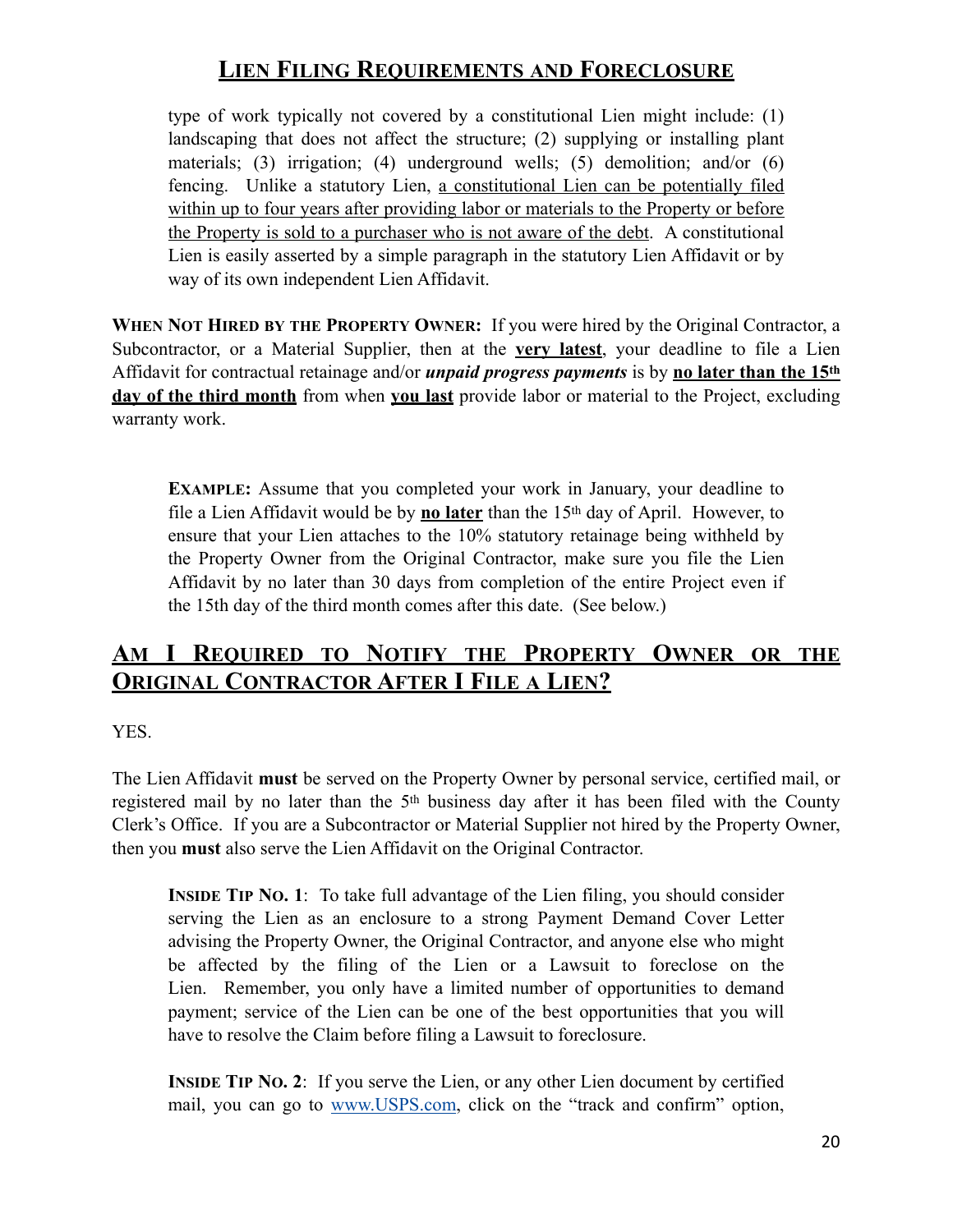enter the certified mail number in the box and the tracking information will appear; such as when the document was delivered and who signed for it.

#### **HOW IS THE LIEN REMOVED AFTER THE DEBT IS PAID?**

Removing the Lien is simple! After you have been paid or resolved the debt, just file a Release of Lien with the County Clerk's Office where you filed the Lien. Once the release is accepted and recorded by the Clerk, the Lien is forever removed.

**PRACTICE POINTER:** If you fail to release the Lien after you have been paid and within 10 days of receiving a written demand to do so, the Property Owner has the right to file a Lawsuit to request the Court to release the Lien. In the event the Court grants the request, the Property Owner will be entitled to recover attorneys' fees and costs incurred in making the request.

#### **WHAT IS THE DEADLINE TO FILE A LAWSUIT TO FORECLOSE ON THE LIEN?**

**COMMERCIAL & RESIDENTIAL PROPERTIES**: Pursuant to the 2022 lien amendments, a lawsuit to foreclose the Lien must be brought not later than the first anniversary from the last day a Claimant had the right to file the Lien Affidavit, unless the Claimant enters into a written agreement with the present Property Owner (recorded with the county clerk's office) to extend the deadline up until the second anniversary from the last date the Lien could be filed.

**INSIDE TIP**: Remember, each step of the Lien Process is a *new* and different opportunity to enforce payment. If you have not received the desired response to your Lien, the next step is to file a Lawsuit. If the money is owed, typically the mere filing and serving of the Lawsuit can be enough to prompt payment. Even at this stage, you may not be filing the Lawsuit to actually see it through to a judge or jury, but instead using it as another step in the process to enforce payment now. To learn more about having a construction lawyer file the Lawsuit for you, please **contact Lovein Ribman at (888) 368-2483 (www.loveinribman.com)**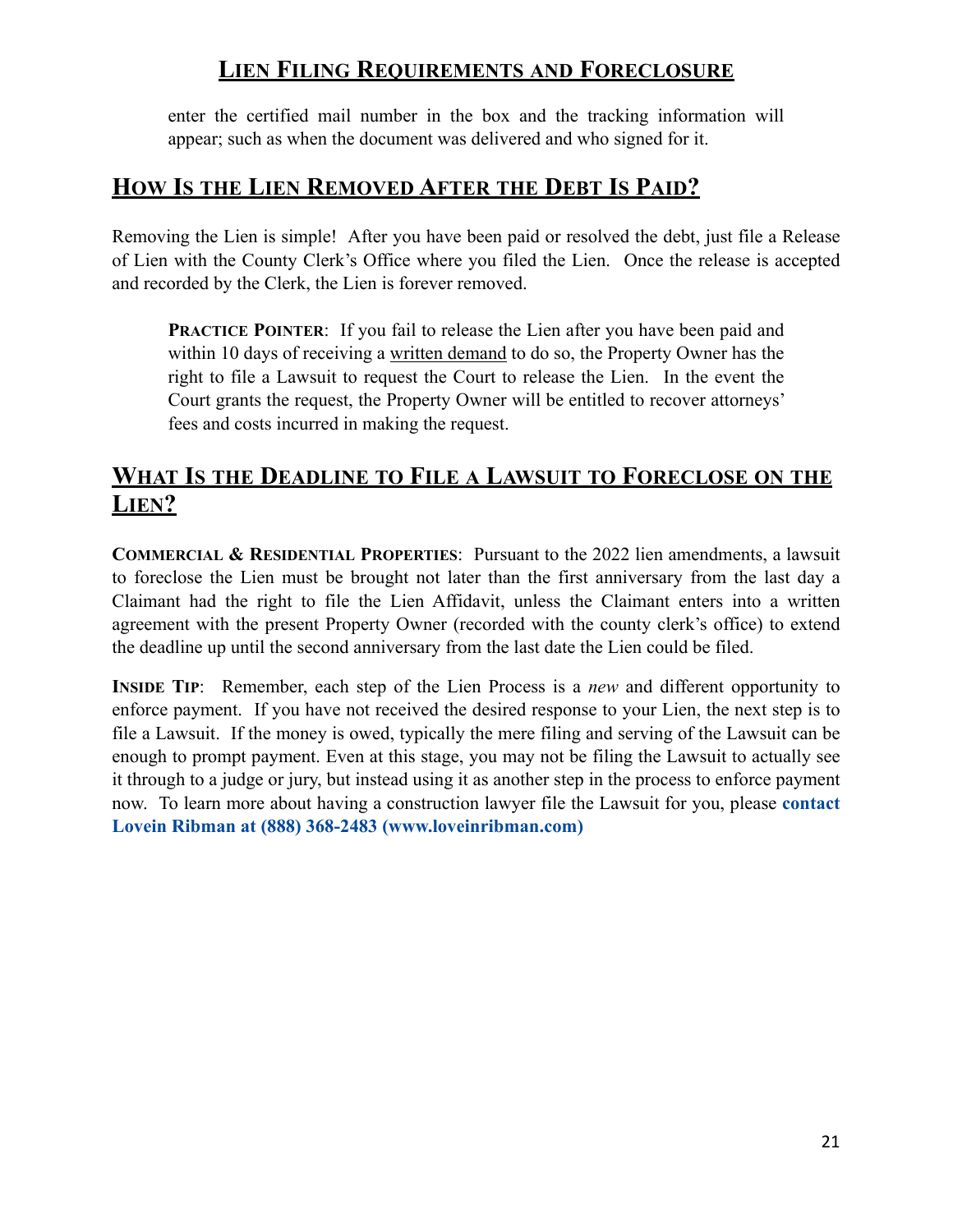#### **OTHER REMEDIES TO ENFORCEMENT**

#### **WHAT IS A PAYMENT DEMAND LETTER?**

A Payment Demand Letter is an informal request for payment sent to the debtor and all other parties who may be affected by the recording of a Lien or a Lawsuit to foreclose (the Lender, Property Owner, Original Contractor, and/or Subcontractors). It is **not** a prerequisite to serving a Notice of Claim, filing a Lien, serving Notice of the Lien Filing, or filing a Lawsuit. However, it is an extremely effective tool to enforce payment and should be considered at every step of the Lien process; failure to take advantage of the Payment Demand Letter may very well increase the amount of time it takes to get paid and result in having to take additional unnecessary steps to enforce payment.

To be effective, you should consider incorporating a Payment Demand into every step of the Lien Filing Process. If applicable, a strong Payment Demand should include at least the following allegations: (1) that the contract has been breached by nonpayment; (2) that the PROMPT PAYMENT ACT has been or will be violated if the Contractor and/or Subcontractor received your progress payment and fails to remit the payment to you within the statutory deadline; (3) that if the PROMPT PAYMENT ACT has been violated, then notice that interest is accruing on the unpaid amount at eighteen percent (18%) a year; (4) a calculation and demand for the accrued interest; (5) if suspected, an allegation that payments have been wrongfully withheld or diverted from the Project in violation of the Trust Fund Statute; (6) a presentment for future attorneys' fees in the event an attorney is later obtained to enforce payment; (7) a representation that a Lien or a Lawsuit to foreclose on the Lien will be filed if payment is not immediately made; and (8) that if a Lawsuit is filed to collect the debt, that you will sue the Property Owner and the contractor who hired you to seek an award for the principal amount owed, accrued interest, attorneys' fees, costs, and punitive damages (if applicable).

Finally, a Payment Demand Letter can be sent by anyone before or after filing a Lien or a Lawsuit if you believe doing so will resolve the dispute without having to take the aforementioned formal steps to enforce payment.

**INSIDE TIP NO. 1:** Since a Payment Demand Letter is not a prerequisite to filing a Lien or a Lawsuit, it can be sent at any step in the collection process and as many times as you deem necessary; however, do not send a Payment Demand Letter without following through with the threats made in the previous letter, or you will lose credibility and the demand will become less effective. Also, if you set a deadline for a response to your demand, be sure to set a date that allows you sufficient time to prepare, record, and serve either the Lien or file a Lawsuit before the applicable deadline.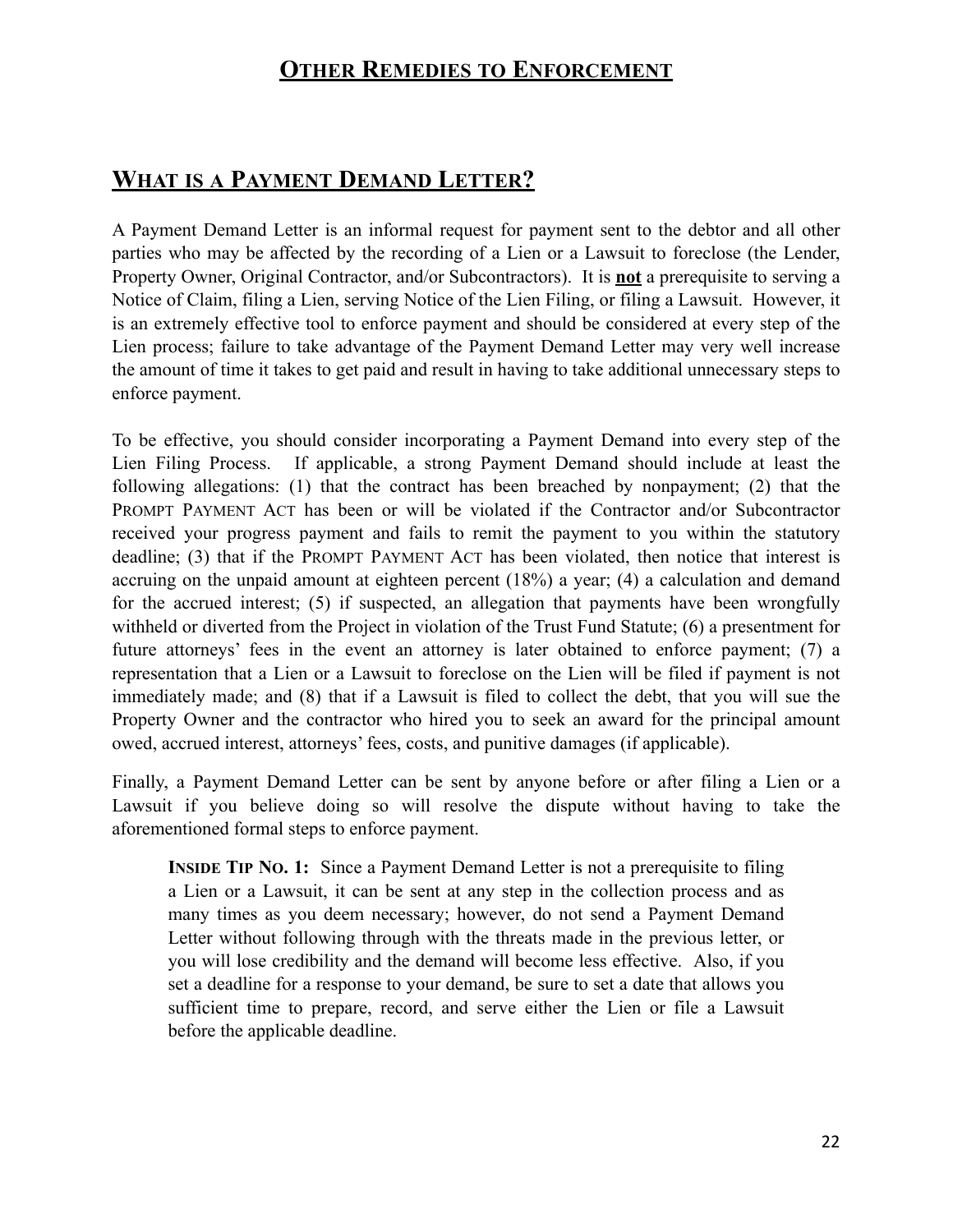#### **OTHER REMEDIES TO ENFORCEMENT**

#### **WHAT IS THE TRUST FUND STATUTE AND HOW CAN IT BE USED TO ENFORCE PAYMENT?**

TEXAS PROPERTY CODE SECTION 162, (referred to as the "Trust Fund Statute") is another powerful tool that you have in your arsenal (independent from a Lien) to enforce payment for unpaid labor/materials provided to a construction Project.

In summary, an Owner, Original Contractor or Subcontractor violates the statute when it intentionally, knowingly, or with the intent to defraud, retains, uses, disburses, or diverts *trust funds* without first fully paying all obligations incurred or owed for labor or materials furnished to the Project. The statute imposes both civil and criminal liability on any individual who violates it.

**EXAMPLE:** When an Original Contractor and/or a Subcontractor receives a progress payment and uses the money received to pay non-Project debts, such as those incurred on an unrelated Project, then that Contractor has likely violated the Trust Fund Statute.

In the civil context, the officers, directors and agents of a Property Owner, Original Contractor, or Subcontractor are deemed "trustees" of construction funds received for the benefit of another. If the trustee violates the Trust Fund Statute, he or she becomes *personally liable* to the Contractor and can be individually sued in civil court and criminally prosecuted by the state.

In regard to criminal liability, a trustee who intentionally or knowingly misapplies trust funds amounting to \$500 or more, commits a Class A misdemeanor. A trustee who misapplies trust funds amounting to \$500 or more with an "intent to defraud" commits a felony of the third degree.

There are three primary ways to use the Trust Fund Statute: (1) as an educational threat in your Notice of Claim or Notice of Lien Filing; (2) through a Payment Demand Letter; or (3) by Filing a Lawsuit and alleging a violation of the Trust Fund Statute.

**INSIDE TIP:** Since the statute imposes *personal* liability against those individuals who violate it, you can name those persons in the Lawsuit as individual defendants; of which you may not otherwise be allowed to do on a simple breach of contract claim. Most business owners and employees think that they are shielded by the entity; however, if an officer, Owner, or employee violates the statute, then they can be sued individually.

#### **WHAT IS THE PROMPT PAYMENT ACT AND HOW CAN IT ASSIST ME IN RECOVERING INTEREST?**